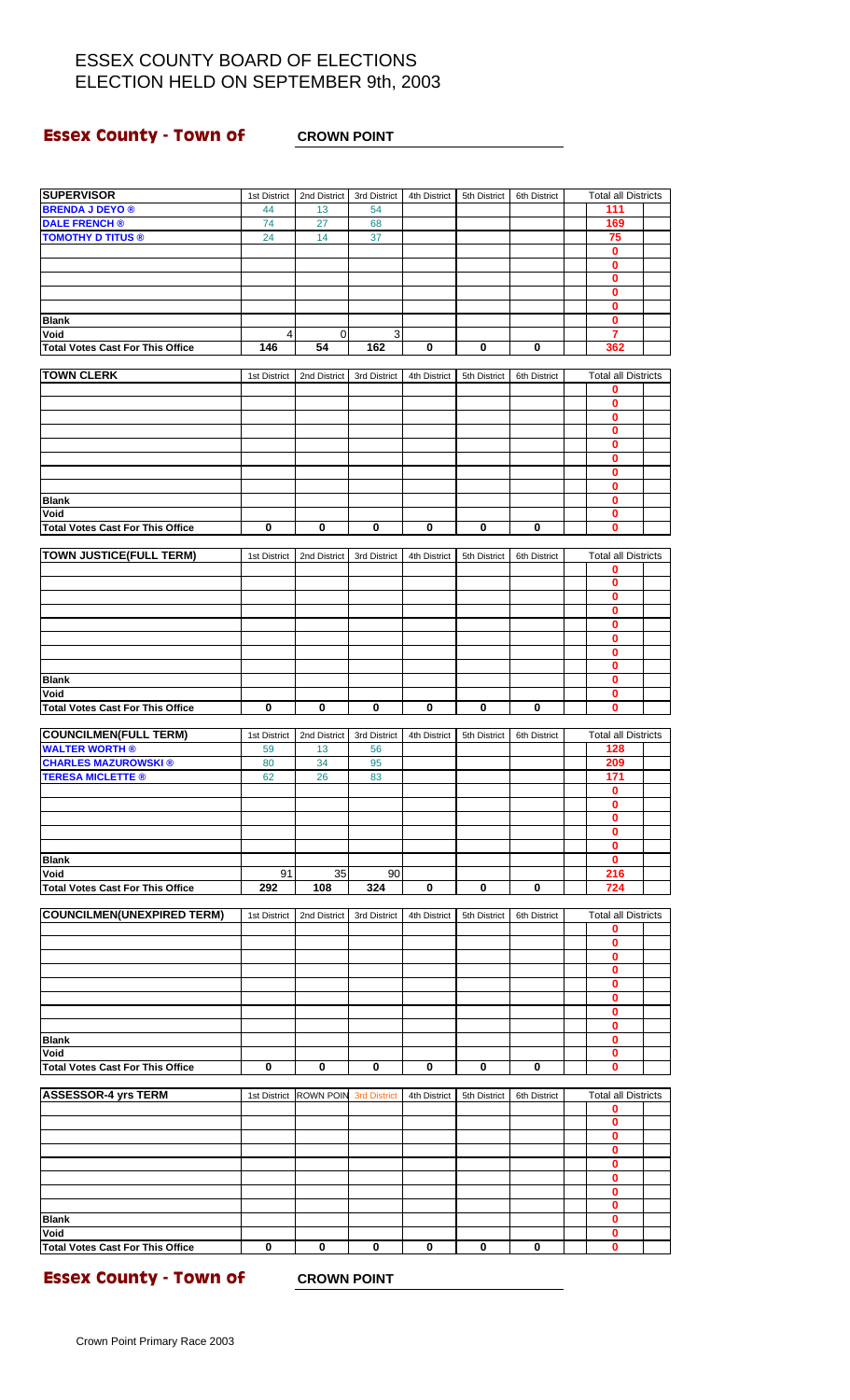| ASSESSOR- yrs UNEXPIRED TERM   1st District   2nd District |                         |              | 3rd District | 4th District            | 5th District | 6th District | <b>Total all Districts</b> |  |
|------------------------------------------------------------|-------------------------|--------------|--------------|-------------------------|--------------|--------------|----------------------------|--|
|                                                            |                         |              |              |                         |              |              | 0                          |  |
|                                                            |                         |              |              |                         |              |              | 0                          |  |
|                                                            |                         |              |              |                         |              |              | 0                          |  |
|                                                            |                         |              |              |                         |              |              | $\mathbf{0}$               |  |
|                                                            |                         |              |              |                         |              |              | $\mathbf{0}$               |  |
|                                                            |                         |              |              |                         |              |              | $\mathbf{0}$               |  |
|                                                            |                         |              |              |                         |              |              | $\mathbf{0}$               |  |
|                                                            |                         |              |              |                         |              |              | $\mathbf{0}$               |  |
| <b>Blank</b>                                               |                         |              |              |                         |              |              | $\overline{\mathbf{0}}$    |  |
| Void                                                       |                         |              |              |                         |              |              | $\mathbf{0}$               |  |
| <b>Total Votes Cast For This Office</b>                    | $\overline{\mathbf{0}}$ | $\mathbf 0$  | $\bf{0}$     | $\overline{\mathbf{0}}$ | $\mathbf 0$  | $\mathbf 0$  | $\mathbf{0}$               |  |
|                                                            |                         |              |              |                         |              |              |                            |  |
| <b>TAX COLLECTOR</b>                                       | 1st District            | 2nd District | 3rd District | 4th District            | 5th District | 6th District | <b>Total all Districts</b> |  |
|                                                            |                         |              |              |                         |              |              | $\bf{0}$                   |  |
|                                                            |                         |              |              |                         |              |              | 0                          |  |
|                                                            |                         |              |              |                         |              |              | $\mathbf{0}$               |  |
|                                                            |                         |              |              |                         |              |              | $\mathbf{0}$               |  |
|                                                            |                         |              |              |                         |              |              | $\mathbf{0}$               |  |
|                                                            |                         |              |              |                         |              |              | $\mathbf{0}$               |  |
|                                                            |                         |              |              |                         |              |              | $\mathbf{0}$               |  |
|                                                            |                         |              |              |                         |              |              | $\mathbf{0}$               |  |
| <b>Blank</b>                                               |                         |              |              |                         |              |              | $\mathbf{0}$               |  |
| Void                                                       |                         |              |              |                         |              |              | $\mathbf 0$                |  |
| <b>Total Votes Cast For This Office</b>                    | $\bf{0}$                | $\pmb{0}$    | 0            | $\pmb{0}$               | $\pmb{0}$    | $\pmb{0}$    | $\mathbf{0}$               |  |
|                                                            |                         |              |              |                         |              |              |                            |  |
| <b>SUPT. Of HIGHWAYS</b>                                   | 1st District            | 2nd District | 3rd District | 4th District            | 5th District | 6th District | <b>Total all Districts</b> |  |
|                                                            |                         |              |              |                         |              |              | $\bf{0}$                   |  |
|                                                            |                         |              |              |                         |              |              | $\mathbf{0}$               |  |
|                                                            |                         |              |              |                         |              |              | $\mathbf{0}$               |  |
|                                                            |                         |              |              |                         |              |              | $\mathbf{0}$               |  |
|                                                            |                         |              |              |                         |              |              | $\mathbf{0}$               |  |
|                                                            |                         |              |              |                         |              |              | $\mathbf{0}$               |  |
|                                                            |                         |              |              |                         |              |              | $\mathbf{0}$               |  |
|                                                            |                         |              |              |                         |              |              | $\overline{\mathbf{0}}$    |  |
| <b>Blank</b>                                               |                         |              |              |                         |              |              | $\mathbf{0}$               |  |
| Void                                                       |                         |              |              |                         |              |              | 0                          |  |
| <b>Total Votes Cast For This Office</b>                    | $\mathbf 0$             | $\mathbf 0$  | 0            | $\mathbf 0$             | $\mathbf 0$  | $\mathbf 0$  | $\mathbf{0}$               |  |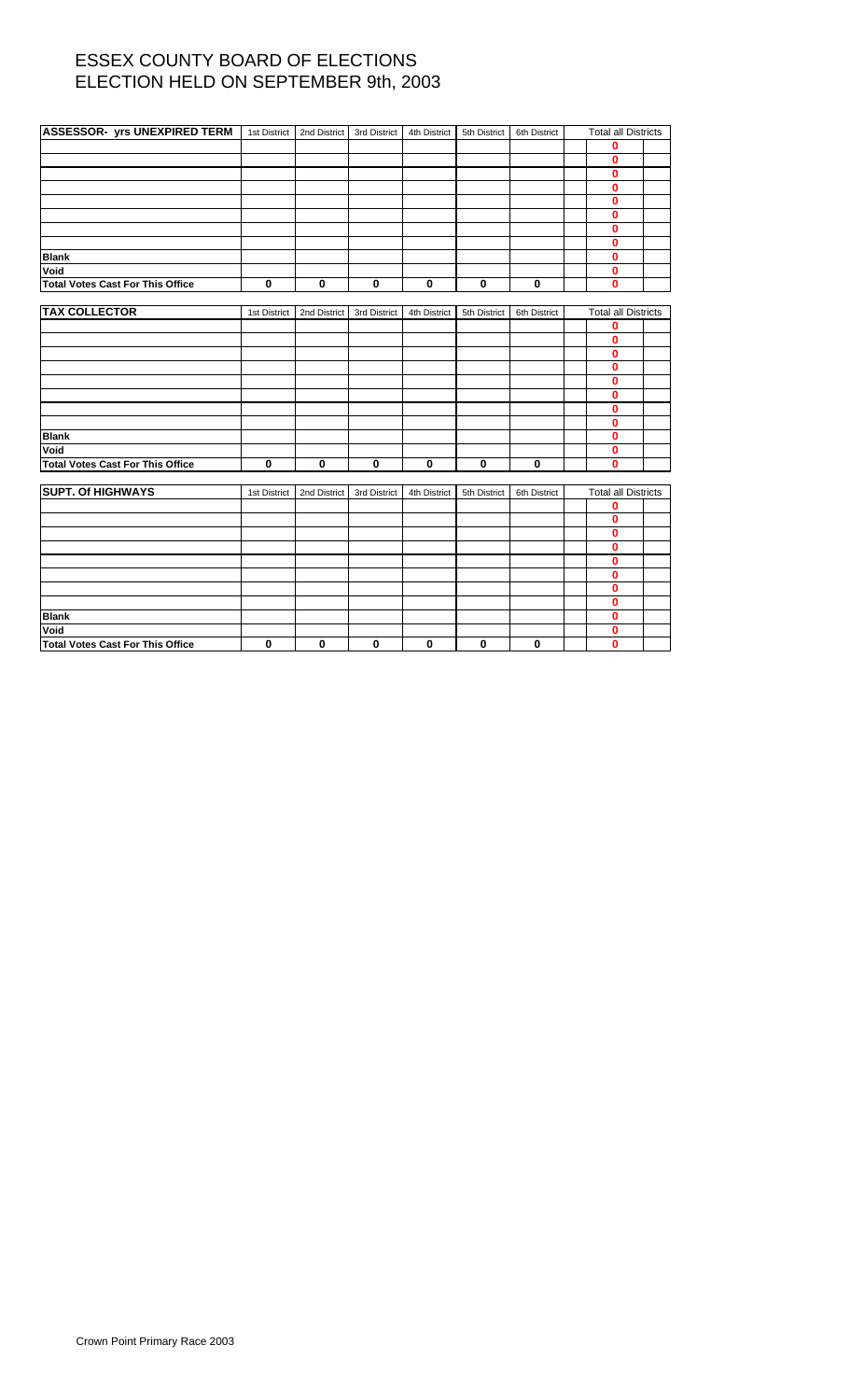# **Essex County - Town of ELIZABETHTOWN**

| <b>SUPERVISOR</b>                                   | 1st District | 2nd District      | 3rd District        | 4th District | 5th District | 6th District | Total all Districts        |  |
|-----------------------------------------------------|--------------|-------------------|---------------------|--------------|--------------|--------------|----------------------------|--|
|                                                     |              |                   |                     |              |              |              | 0                          |  |
|                                                     |              |                   |                     |              |              |              | 0<br>$\mathbf 0$           |  |
|                                                     |              |                   |                     |              |              |              | $\bf{0}$                   |  |
|                                                     |              |                   |                     |              |              |              | 0                          |  |
|                                                     |              |                   |                     |              |              |              | $\bf{0}$                   |  |
|                                                     |              |                   |                     |              |              |              | 0<br>0                     |  |
| <b>Blank</b>                                        |              |                   |                     |              |              |              | $\bf{0}$                   |  |
| Void                                                |              |                   |                     |              |              |              | 0                          |  |
| <b>Total Votes Cast For This Office</b>             | 0            | 0                 | $\pmb{0}$           | 0            | 0            | 0            | 0                          |  |
| <b>TOWN CLERK</b>                                   | 1st District | 2nd District      | 3rd District        | 4th District | 5th District | 6th District | <b>Total all Districts</b> |  |
|                                                     |              |                   |                     |              |              |              | 0                          |  |
|                                                     |              |                   |                     |              |              |              | $\mathbf{0}$               |  |
|                                                     |              |                   |                     |              |              |              | 0<br>$\mathbf 0$           |  |
|                                                     |              |                   |                     |              |              |              | $\bf{0}$                   |  |
|                                                     |              |                   |                     |              |              |              | 0                          |  |
|                                                     |              |                   |                     |              |              |              | $\mathbf 0$                |  |
| <b>Blank</b>                                        |              |                   |                     |              |              |              | 0<br>$\mathbf 0$           |  |
| Void                                                |              |                   |                     |              |              |              | 0                          |  |
| <b>Total Votes Cast For This Office</b>             | 0            | 0                 | 0                   | 0            | 0            | 0            | 0                          |  |
| <b>TOWN JUSTICE(FULL TERM)</b>                      | 1st District | 2nd District      | 3rd District        | 4th District | 5th District | 6th District | <b>Total all Districts</b> |  |
|                                                     |              |                   |                     |              |              |              | 0                          |  |
|                                                     |              |                   |                     |              |              |              | 0                          |  |
|                                                     |              |                   |                     |              |              |              | $\bf{0}$                   |  |
|                                                     |              |                   |                     |              |              |              | 0<br>0                     |  |
|                                                     |              |                   |                     |              |              |              | 0                          |  |
|                                                     |              |                   |                     |              |              |              | $\mathbf 0$                |  |
| <b>Blank</b>                                        |              |                   |                     |              |              |              | 0<br>0                     |  |
| Void                                                |              |                   |                     |              |              |              | $\mathbf 0$                |  |
| <b>Total Votes Cast For This Office</b>             | 0            | 0                 | 0                   | 0            | 0            | 0            | 0                          |  |
| <b>COUNCILMEN(FULL TERM)</b>                        | 1st District | 2nd District      | 3rd District        | 4th District | 5th District | 6th District | <b>Total all Districts</b> |  |
| <b>LU ANNE NIELSEN®</b>                             | 74           |                   |                     |              |              |              | 74                         |  |
| <b>ALLEN L DICKERSON ®</b>                          | 97           |                   |                     |              |              |              | 97                         |  |
| <b>JOHN G BRIEN ®</b><br><b>PHILIP G HUTCHINS ®</b> | 103<br>102   |                   |                     |              |              |              | 103<br>102                 |  |
|                                                     |              |                   |                     |              |              |              | 0                          |  |
|                                                     |              |                   |                     |              |              |              | $\bf{0}$                   |  |
|                                                     |              |                   |                     |              |              |              | 0<br>$\mathbf 0$           |  |
| <b>Blank</b>                                        |              |                   |                     |              |              |              | $\mathbf 0$                |  |
| Void                                                | 32           |                   |                     |              |              |              | 32                         |  |
| <b>Total Votes Cast For This Office</b>             | 408          | $\bf{0}$          | 0                   | 0            | 0            | 0            | 408                        |  |
| <b>COUNCILMEN(UNEXPIRED TERM)</b>                   | 1st District | 2nd District      | 3rd District        | 4th District | 5th District | 6th District | <b>Total all Districts</b> |  |
|                                                     |              |                   |                     |              |              |              | 0                          |  |
|                                                     |              |                   |                     |              |              |              | $\mathbf 0$                |  |
|                                                     |              |                   |                     |              |              |              | 0<br>$\bf{0}$              |  |
|                                                     |              |                   |                     |              |              |              | 0                          |  |
|                                                     |              |                   |                     |              |              |              | $\mathbf 0$                |  |
|                                                     |              |                   |                     |              |              |              | $\mathbf 0$<br>0           |  |
| <b>Blank</b>                                        |              |                   |                     |              |              |              | 0                          |  |
| Void                                                |              |                   |                     |              |              |              | $\mathbf 0$                |  |
| <b>Total Votes Cast For This Office</b>             | $\mathbf 0$  | $\bf{0}$          | 0                   | 0            | 0            | 0            | 0                          |  |
| <b>ASSESSOR-4 yrs TERM</b>                          | 1st District | <b>IZABETHTOV</b> | <b>3rd District</b> | 4th District | 5th District | 6th District | <b>Total all Districts</b> |  |
|                                                     |              |                   |                     |              |              |              | 0                          |  |
|                                                     |              |                   |                     |              |              |              | $\mathbf 0$<br>0           |  |
|                                                     |              |                   |                     |              |              |              | 0                          |  |
|                                                     |              |                   |                     |              |              |              | 0                          |  |
|                                                     |              |                   |                     |              |              |              | $\mathbf 0$                |  |
|                                                     |              |                   |                     |              |              |              | 0<br>$\mathbf 0$           |  |
| <b>Blank</b>                                        |              |                   |                     |              |              |              | 0                          |  |
| Void                                                |              |                   |                     |              |              |              | $\mathbf 0$                |  |
| <b>Total Votes Cast For This Office</b>             | 0            | 0                 | $\mathbf 0$         | $\bf{0}$     | 0            | 0            | 0                          |  |

**Essex County - Town of ELIZABETHTOWN**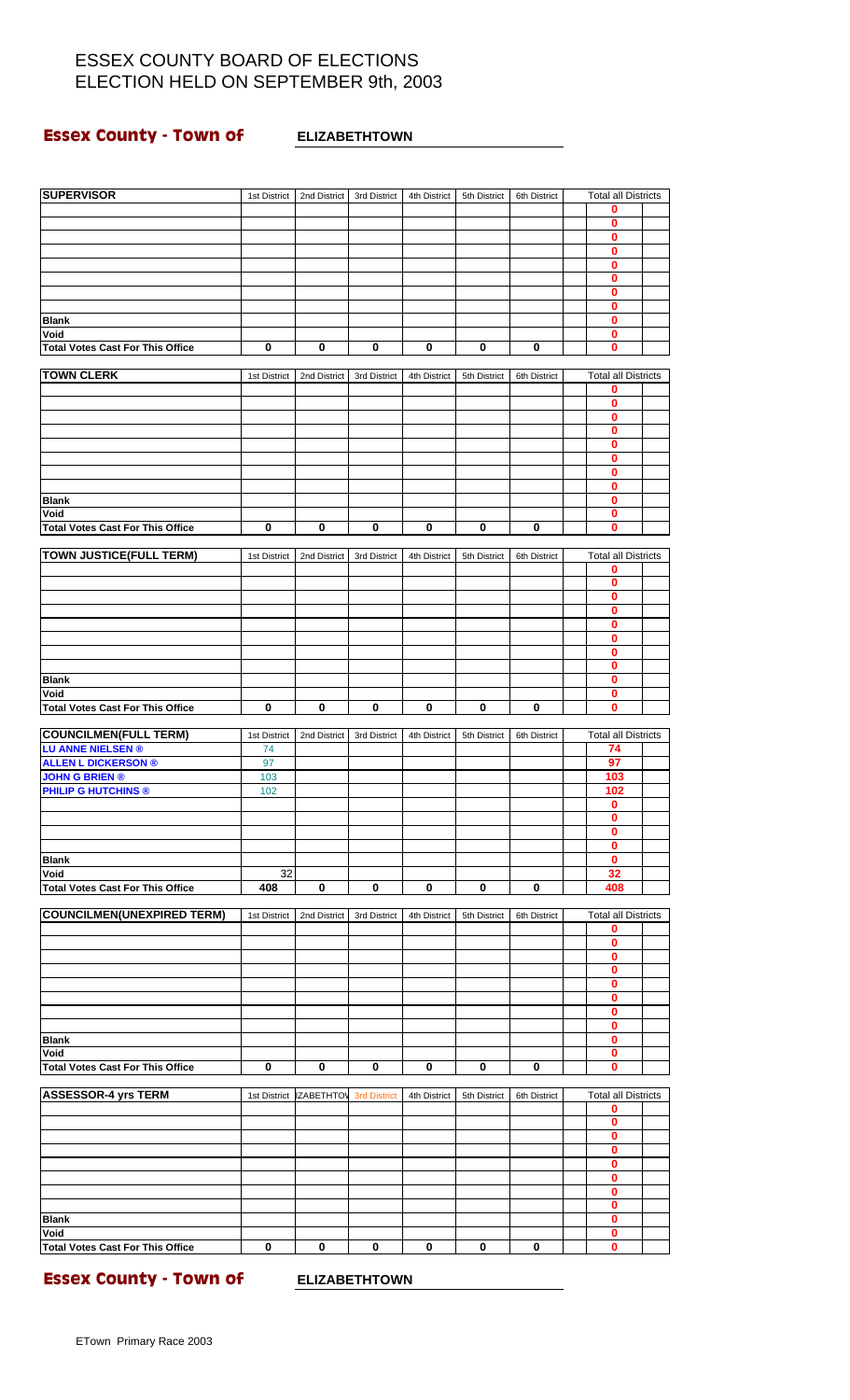| <b>ASSESSOR- yrs UNEXPIRED TERM</b>     | 1st District | 2nd District | 3rd District | 4th District | 5th District | 6th District | <b>Total all Districts</b> |  |
|-----------------------------------------|--------------|--------------|--------------|--------------|--------------|--------------|----------------------------|--|
|                                         |              |              |              |              |              |              | 0                          |  |
|                                         |              |              |              |              |              |              | 0                          |  |
|                                         |              |              |              |              |              |              | 0                          |  |
|                                         |              |              |              |              |              |              | $\bf{0}$                   |  |
|                                         |              |              |              |              |              |              | $\mathbf{0}$               |  |
|                                         |              |              |              |              |              |              | 0                          |  |
|                                         |              |              |              |              |              |              | 0                          |  |
|                                         |              |              |              |              |              |              | $\bf{0}$                   |  |
| <b>Blank</b>                            |              |              |              |              |              |              | $\bf{0}$                   |  |
| Void                                    |              |              |              |              |              |              | $\mathbf{0}$               |  |
| <b>Total Votes Cast For This Office</b> | $\bf{0}$     | $\bf{0}$     | $\mathbf 0$  | $\mathbf 0$  | $\mathbf 0$  | $\mathbf 0$  | $\bf{0}$                   |  |
|                                         |              |              |              |              |              |              |                            |  |
| <b>TAX COLLECTOR</b>                    | 1st District | 2nd District | 3rd District | 4th District | 5th District | 6th District | <b>Total all Districts</b> |  |
|                                         |              |              |              |              |              |              | 0                          |  |
|                                         |              |              |              |              |              |              | $\bf{0}$                   |  |
|                                         |              |              |              |              |              |              | 0                          |  |
|                                         |              |              |              |              |              |              | 0                          |  |
|                                         |              |              |              |              |              |              | 0                          |  |
|                                         |              |              |              |              |              |              | 0                          |  |
|                                         |              |              |              |              |              |              | 0                          |  |
|                                         |              |              |              |              |              |              | $\bf{0}$                   |  |
| <b>Blank</b>                            |              |              |              |              |              |              | 0                          |  |
| Void                                    |              |              |              |              |              |              | 0                          |  |
| <b>Total Votes Cast For This Office</b> | $\mathbf 0$  | 0            | $\mathbf 0$  | 0            | $\mathbf 0$  | $\mathbf 0$  | $\bf{0}$                   |  |
| <b>SUPT. Of HIGHWAYS</b>                |              |              |              |              |              |              |                            |  |
|                                         | 1st District | 2nd District | 3rd District | 4th District | 5th District | 6th District | <b>Total all Districts</b> |  |
|                                         |              |              |              |              |              |              | 0<br>$\bf{0}$              |  |
|                                         |              |              |              |              |              |              | 0                          |  |
|                                         |              |              |              |              |              |              | 0                          |  |
|                                         |              |              |              |              |              |              | 0                          |  |
|                                         |              |              |              |              |              |              | 0                          |  |
|                                         |              |              |              |              |              |              | 0                          |  |
|                                         |              |              |              |              |              |              | 0                          |  |
| <b>Blank</b>                            |              |              |              |              |              |              | 0                          |  |
| Void                                    |              |              |              |              |              |              | 0                          |  |
| <b>Total Votes Cast For This Office</b> | 0            | 0            | $\mathbf 0$  | $\bf{0}$     | $\mathbf 0$  | 0            | 0                          |  |
|                                         |              |              |              |              |              |              |                            |  |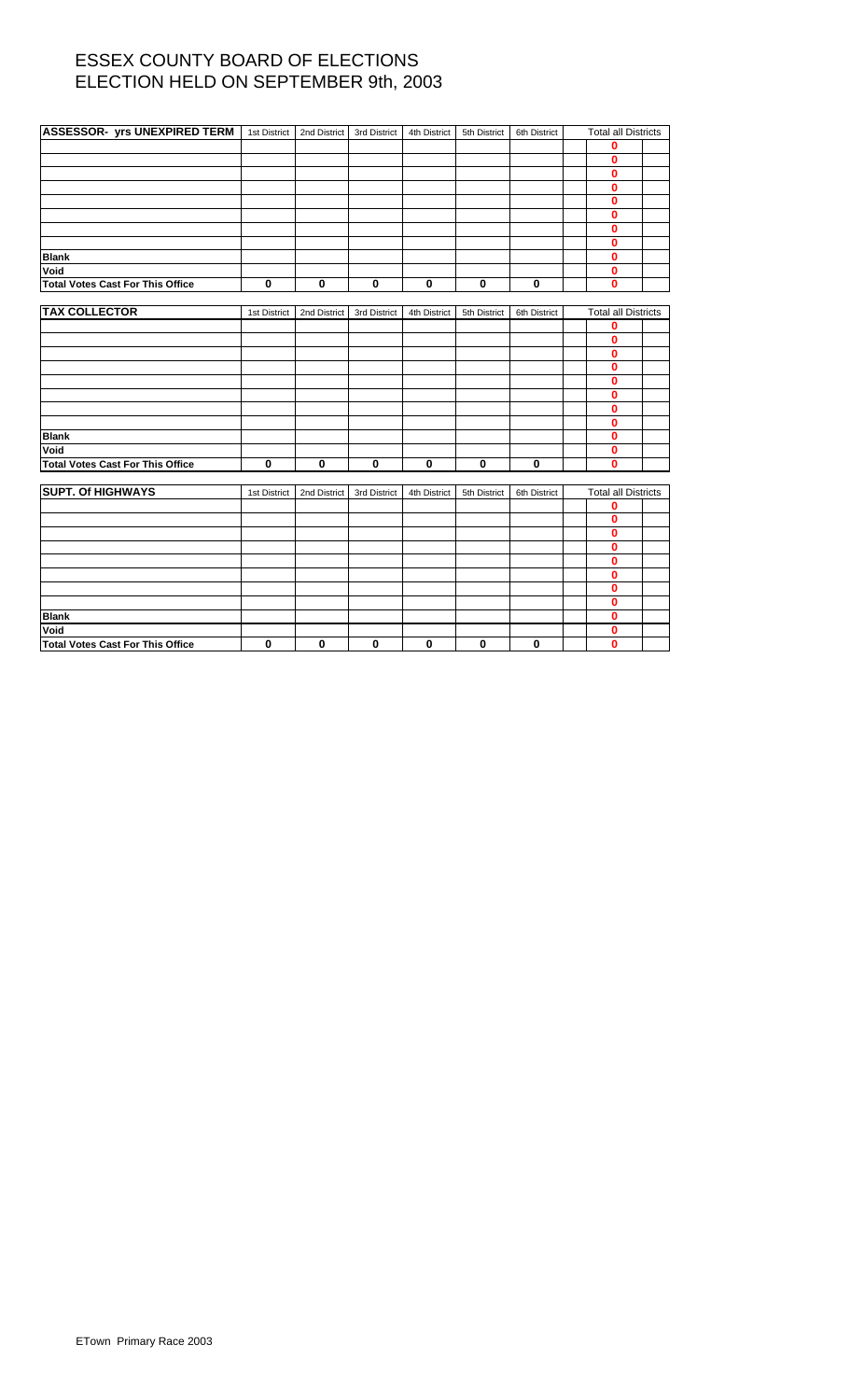**Essex County - Town of JAY**

| <b>SUPERVISOR</b>                                      | 1st District | 2nd District | 3rd District        | 4th District | 5th District | 6th District | <b>Total all Districts</b>          |  |
|--------------------------------------------------------|--------------|--------------|---------------------|--------------|--------------|--------------|-------------------------------------|--|
|                                                        |              |              |                     |              |              |              | 0                                   |  |
|                                                        |              |              |                     |              |              |              | $\bf{0}$<br>$\overline{\mathbf{0}}$ |  |
|                                                        |              |              |                     |              |              |              | $\bf{0}$                            |  |
|                                                        |              |              |                     |              |              |              | $\bf{0}$                            |  |
|                                                        |              |              |                     |              |              |              | $\bf{0}$                            |  |
|                                                        |              |              |                     |              |              |              | 0                                   |  |
| <b>Blank</b>                                           |              |              |                     |              |              |              | $\bf{0}$<br>$\mathbf{0}$            |  |
| Void                                                   |              |              |                     |              |              |              | 0                                   |  |
| <b>Total Votes Cast For This Office</b>                | $\mathbf 0$  | $\pmb{0}$    | 0                   | 0            | 0            | $\pmb{0}$    | $\mathbf{0}$                        |  |
| <b>TOWN CLERK</b>                                      |              |              |                     |              |              |              |                                     |  |
|                                                        | 1st District | 2nd District | 3rd District        | 4th District | 5th District | 6th District | <b>Total all Districts</b><br>0     |  |
|                                                        |              |              |                     |              |              |              | $\bf{0}$                            |  |
|                                                        |              |              |                     |              |              |              | 0                                   |  |
|                                                        |              |              |                     |              |              |              | $\bf{0}$                            |  |
|                                                        |              |              |                     |              |              |              | $\bf{0}$<br>0                       |  |
|                                                        |              |              |                     |              |              |              | $\bf{0}$                            |  |
|                                                        |              |              |                     |              |              |              | $\bf{0}$                            |  |
| <b>Blank</b>                                           |              |              |                     |              |              |              | 0                                   |  |
| Void<br><b>Total Votes Cast For This Office</b>        | $\bf{0}$     | $\bf{0}$     | 0                   | $\bf{0}$     | 0            | $\pmb{0}$    | $\bf{0}$<br>$\mathbf{0}$            |  |
|                                                        |              |              |                     |              |              |              |                                     |  |
| <b>TOWN JUSTICE(FULL TERM)</b>                         | 1st District | 2nd District | 3rd District        | 4th District | 5th District | 6th District | <b>Total all Districts</b>          |  |
|                                                        |              |              |                     |              |              |              | 0                                   |  |
|                                                        |              |              |                     |              |              |              | $\bf{0}$                            |  |
|                                                        |              |              |                     |              |              |              | $\mathbf 0$<br>$\bf{0}$             |  |
|                                                        |              |              |                     |              |              |              | 0                                   |  |
|                                                        |              |              |                     |              |              |              | $\bf{0}$                            |  |
|                                                        |              |              |                     |              |              |              | $\pmb{0}$                           |  |
|                                                        |              |              |                     |              |              |              | $\bf{0}$                            |  |
| <b>Blank</b><br>Void                                   |              |              |                     |              |              |              | 0<br>$\bf{0}$                       |  |
| <b>Total Votes Cast For This Office</b>                | 0            | 0            | 0                   | 0            | 0            | $\bf{0}$     | $\mathbf 0$                         |  |
|                                                        |              |              |                     |              |              |              |                                     |  |
| <b>COUNCILMEN(FULL TERM)</b><br><b>GERALD E HALL ®</b> | 1st District | 2nd District | 3rd District        | 4th District | 5th District | 6th District | <b>Total all Districts</b><br>92    |  |
| <b>BRYAN D WALTON ®</b>                                | 69<br>72     | 23<br>15     |                     |              |              |              | 87                                  |  |
| <b>JOHN J SHELDRAKE ®</b>                              | 41           | 34           |                     |              |              |              | 75                                  |  |
|                                                        |              |              |                     |              |              |              | $\bf{0}$                            |  |
|                                                        |              |              |                     |              |              |              | $\mathbf{0}$                        |  |
|                                                        |              |              |                     |              |              |              | 0<br>$\bf{0}$                       |  |
|                                                        |              |              |                     |              |              |              | $\bf{0}$                            |  |
| <b>Blank</b>                                           |              |              |                     |              |              |              | 0                                   |  |
| Void                                                   | 34           | 10           |                     |              |              |              | 44                                  |  |
| <b>Total Votes Cast For This Office</b>                | 216          | 82           | $\mathbf 0$         | $\mathbf 0$  | $\bf{0}$     | $\mathbf 0$  | 298                                 |  |
| <b>COUNCILMEN(UNEXPIRED TERM)</b>                      | 1st District | 2nd District | 3rd District        | 4th District | 5th District | 6th District | <b>Total all Districts</b>          |  |
|                                                        |              |              |                     |              |              |              | $\mathbf 0$                         |  |
|                                                        |              |              |                     |              |              |              | 0                                   |  |
|                                                        |              |              |                     |              |              |              | $\overline{\mathbf{0}}$             |  |
|                                                        |              |              |                     |              |              |              | 0<br>0                              |  |
|                                                        |              |              |                     |              |              |              | $\bf{0}$                            |  |
|                                                        |              |              |                     |              |              |              | $\mathbf{0}$                        |  |
|                                                        |              |              |                     |              |              |              | 0                                   |  |
| <b>Blank</b><br>Void                                   |              |              |                     |              |              |              | $\pmb{0}$<br>$\mathbf{0}$           |  |
| <b>Total Votes Cast For This Office</b>                | 0            | 0            | 0                   | 0            | 0            | 0            | 0                                   |  |
|                                                        |              |              |                     |              |              |              |                                     |  |
| <b>ASSESSOR-4 yrs TERM</b>                             | 1st District | <b>JAY</b>   | <b>3rd District</b> | 4th District | 5th District | 6th District | <b>Total all Districts</b>          |  |
|                                                        |              |              |                     |              |              |              | 0                                   |  |
|                                                        |              |              |                     |              |              |              | $\bf{0}$<br>$\overline{\mathbf{0}}$ |  |
|                                                        |              |              |                     |              |              |              | 0                                   |  |
|                                                        |              |              |                     |              |              |              | $\bf{0}$                            |  |
|                                                        |              |              |                     |              |              |              | $\bf{0}$                            |  |
|                                                        |              |              |                     |              |              |              | $\bf{0}$<br>$\bf{0}$                |  |
| <b>Blank</b>                                           |              |              |                     |              |              |              | $\bf{0}$                            |  |
| Void                                                   |              |              |                     |              |              |              | $\bf{0}$                            |  |
| <b>Total Votes Cast For This Office</b>                | $\mathbf 0$  | 0            | 0                   | 0            | 0            | 0            | $\mathbf{0}$                        |  |

**Essex County - Town of JAY**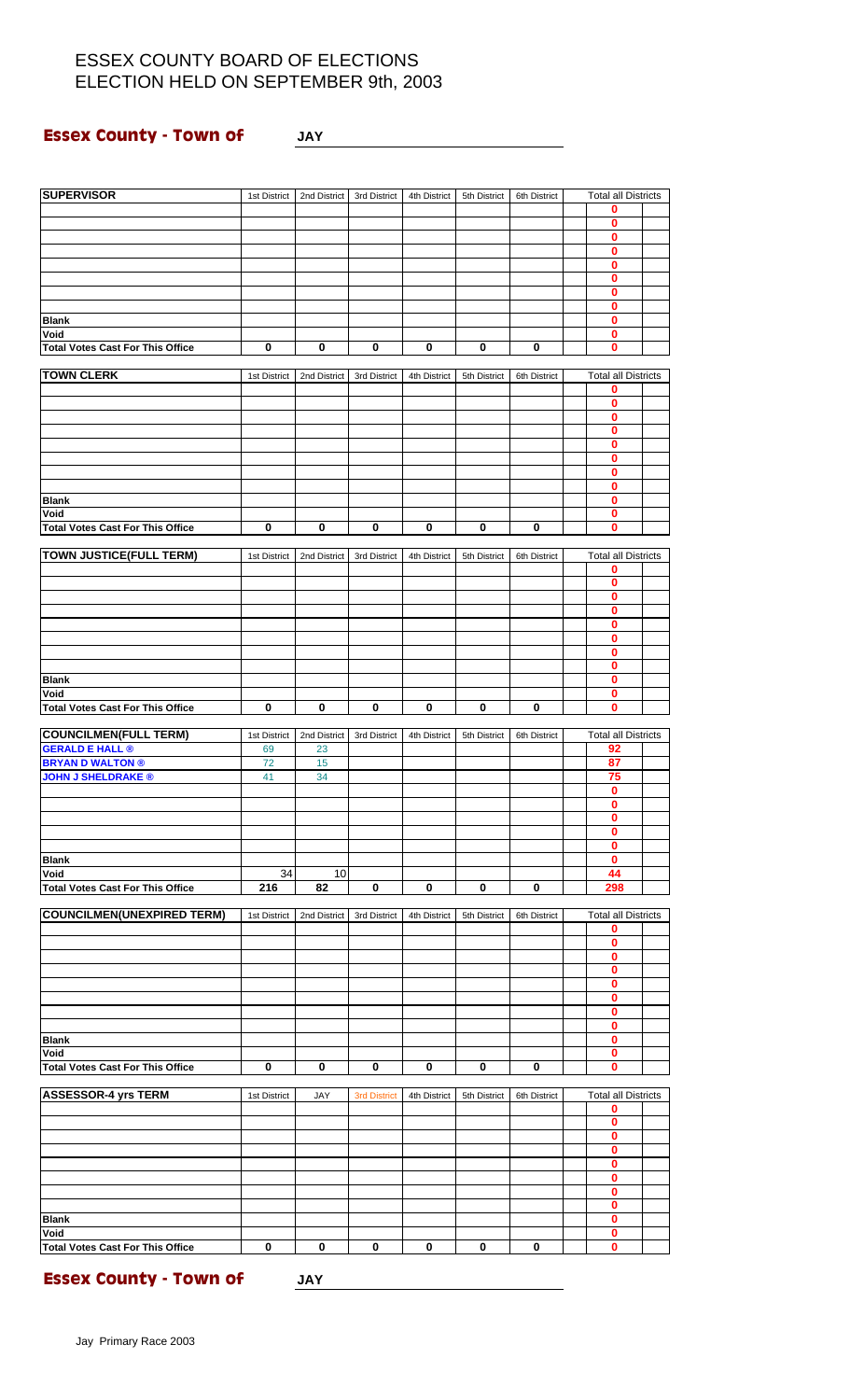| ASSESSOR- yrs UNEXPIRED TERM   1st District |              | 2nd District | 3rd District | 4th District | 5th District | 6th District | <b>Total all Districts</b> |  |
|---------------------------------------------|--------------|--------------|--------------|--------------|--------------|--------------|----------------------------|--|
|                                             |              |              |              |              |              |              | 0                          |  |
|                                             |              |              |              |              |              |              | 0                          |  |
|                                             |              |              |              |              |              |              | 0                          |  |
|                                             |              |              |              |              |              |              | 0                          |  |
|                                             |              |              |              |              |              |              | 0                          |  |
|                                             |              |              |              |              |              |              | 0                          |  |
|                                             |              |              |              |              |              |              | 0                          |  |
|                                             |              |              |              |              |              |              | 0                          |  |
| <b>Blank</b>                                |              |              |              |              |              |              | 0                          |  |
| Void                                        |              |              |              |              |              |              | 0                          |  |
| <b>Total Votes Cast For This Office</b>     | $\mathbf 0$  | 0            | $\mathbf 0$  | $\pmb{0}$    | $\mathbf 0$  | $\mathbf 0$  | 0                          |  |
|                                             |              |              |              |              |              |              |                            |  |
| <b>TAX COLLECTOR</b>                        | 1st District | 2nd District | 3rd District | 4th District | 5th District | 6th District | <b>Total all Districts</b> |  |
|                                             |              |              |              |              |              |              | 0                          |  |
|                                             |              |              |              |              |              |              | 0                          |  |
|                                             |              |              |              |              |              |              | 0                          |  |
|                                             |              |              |              |              |              |              | 0                          |  |
|                                             |              |              |              |              |              |              | 0                          |  |
|                                             |              |              |              |              |              |              | 0                          |  |
|                                             |              |              |              |              |              |              | 0                          |  |
|                                             |              |              |              |              |              |              | 0                          |  |
| <b>Blank</b>                                |              |              |              |              |              |              | 0                          |  |
| Void                                        |              |              |              |              |              |              | 0                          |  |
| <b>Total Votes Cast For This Office</b>     | $\mathbf 0$  | 0            | $\pmb{0}$    | $\bf{0}$     | $\bf{0}$     | $\bf{0}$     | 0                          |  |
|                                             |              |              |              |              |              |              |                            |  |
| <b>SUPT. Of HIGHWAYS</b>                    | 1st District | 2nd District | 3rd District | 4th District | 5th District | 6th District | <b>Total all Districts</b> |  |
|                                             |              |              |              |              |              |              | 0                          |  |
|                                             |              |              |              |              |              |              | 0                          |  |
|                                             |              |              |              |              |              |              | 0                          |  |
|                                             |              |              |              |              |              |              | 0                          |  |
|                                             |              |              |              |              |              |              | 0                          |  |
|                                             |              |              |              |              |              |              | 0                          |  |
|                                             |              |              |              |              |              |              | 0                          |  |
|                                             |              |              |              |              |              |              | 0                          |  |
| <b>Blank</b>                                |              |              |              |              |              |              | 0                          |  |
| Void                                        |              |              |              |              |              |              | 0                          |  |
| <b>Total Votes Cast For This Office</b>     | 0            | 0            | $\bf{0}$     | 0            | $\mathbf 0$  | $\mathbf 0$  | $\bf{0}$                   |  |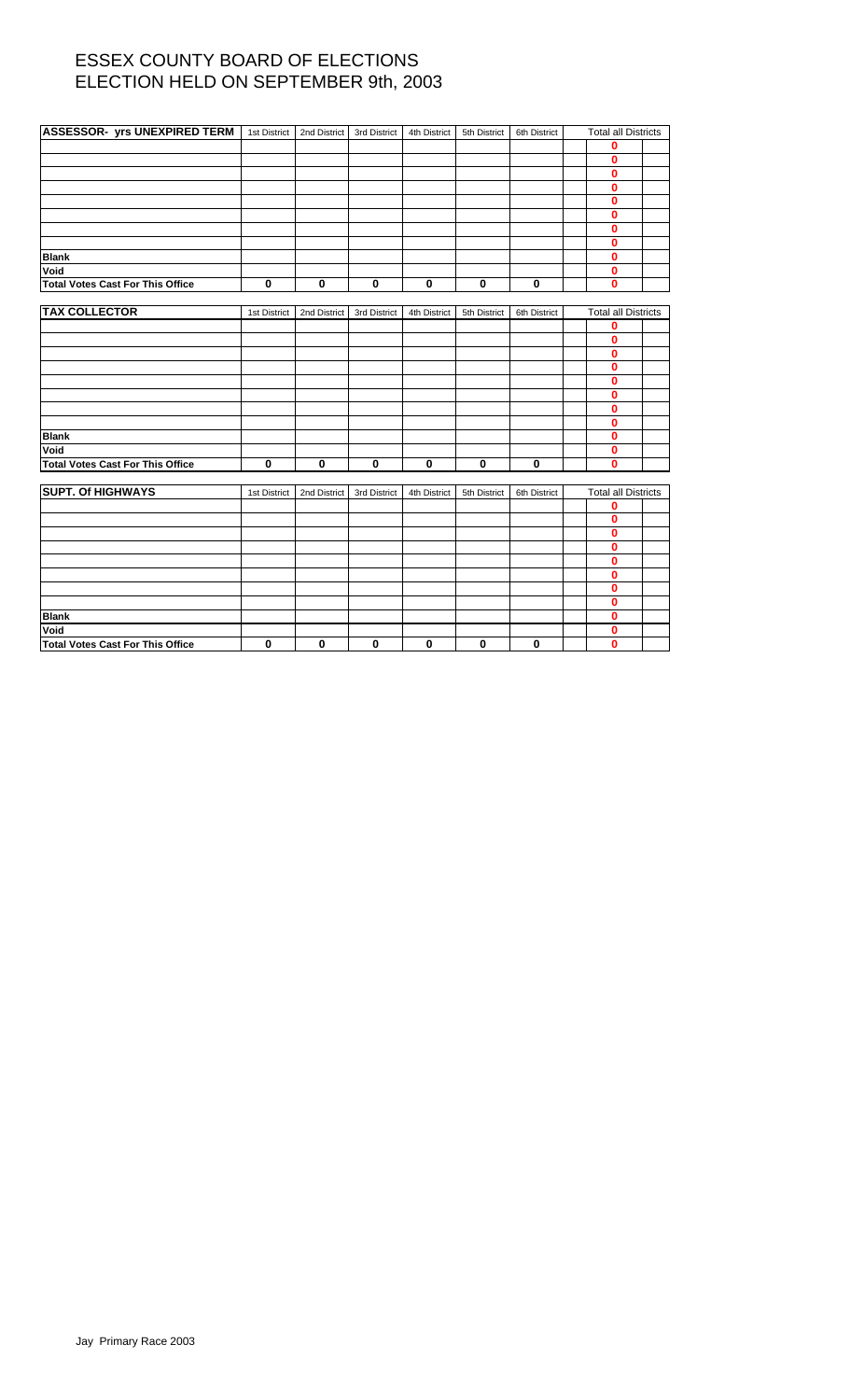### **Essex County - Town of WHEENE**

| <b>SUPERVISOR</b>                               | 1st District | 2nd District | 3rd District        | 4th District | 5th District | 6th District | <b>Total all Districts</b>      |  |
|-------------------------------------------------|--------------|--------------|---------------------|--------------|--------------|--------------|---------------------------------|--|
| <b>DAVID CRAIG HOLMES ®</b>                     | 45           | 24           |                     |              |              |              | 69                              |  |
| <b>THOMAS F BOTH ®</b>                          | 64           | 49           |                     |              |              |              | 113                             |  |
|                                                 |              |              |                     |              |              |              | 0                               |  |
|                                                 |              |              |                     |              |              |              | $\bf{0}$                        |  |
|                                                 |              |              |                     |              |              |              | 0                               |  |
|                                                 |              |              |                     |              |              |              | 0                               |  |
|                                                 |              |              |                     |              |              |              | 0                               |  |
| <b>Blank</b>                                    |              |              |                     |              |              |              | 0<br>0                          |  |
| Void                                            | 1            | 0            |                     |              |              |              | 1                               |  |
| <b>Total Votes Cast For This Office</b>         | 110          | 73           | 0                   | $\bf{0}$     | 0            | 0            | 183                             |  |
|                                                 |              |              |                     |              |              |              |                                 |  |
| <b>TOWN CLERK</b>                               | 1st District | 2nd District | 3rd District        | 4th District | 5th District | 6th District | <b>Total all Districts</b>      |  |
|                                                 |              |              |                     |              |              |              | 0                               |  |
|                                                 |              |              |                     |              |              |              | 0                               |  |
|                                                 |              |              |                     |              |              |              | 0                               |  |
|                                                 |              |              |                     |              |              |              | 0                               |  |
|                                                 |              |              |                     |              |              |              | 0                               |  |
|                                                 |              |              |                     |              |              |              | 0                               |  |
|                                                 |              |              |                     |              |              |              | 0<br>0                          |  |
| <b>Blank</b>                                    |              |              |                     |              |              |              | 0                               |  |
| Void                                            |              |              |                     |              |              |              | 0                               |  |
| <b>Total Votes Cast For This Office</b>         | 0            | $\bf{0}$     | $\bf{0}$            | $\bf{0}$     | 0            | 0            | $\bf{0}$                        |  |
|                                                 |              |              |                     |              |              |              |                                 |  |
| <b>TOWN JUSTICE(FULL TERM)</b>                  | 1st District | 2nd District | 3rd District        | 4th District | 5th District | 6th District | <b>Total all Districts</b>      |  |
|                                                 |              |              |                     |              |              |              | 0                               |  |
|                                                 |              |              |                     |              |              |              | 0                               |  |
|                                                 |              |              |                     |              |              |              | 0                               |  |
|                                                 |              |              |                     |              |              |              | 0                               |  |
|                                                 |              |              |                     |              |              |              | 0                               |  |
|                                                 |              |              |                     |              |              |              | 0<br>0                          |  |
|                                                 |              |              |                     |              |              |              | 0                               |  |
| <b>Blank</b>                                    |              |              |                     |              |              |              | 0                               |  |
| Void                                            |              |              |                     |              |              |              | 0                               |  |
| <b>Total Votes Cast For This Office</b>         | 0            | $\bf{0}$     | 0                   | $\pmb{0}$    | $\pmb{0}$    | 0            | 0                               |  |
|                                                 |              |              |                     |              |              |              |                                 |  |
| <b>COUNCILMEN(FULL TERM)</b>                    | 1st District | 2nd District | 3rd District        | 4th District | 5th District | 6th District | <b>Total all Districts</b>      |  |
|                                                 |              |              |                     |              |              |              | 0                               |  |
|                                                 |              |              |                     |              |              |              | 0                               |  |
|                                                 |              |              |                     |              |              |              | 0<br>0                          |  |
|                                                 |              |              |                     |              |              |              | 0                               |  |
|                                                 |              |              |                     |              |              |              | 0                               |  |
|                                                 |              |              |                     |              |              |              | 0                               |  |
|                                                 |              |              |                     |              |              |              | 0                               |  |
| <b>Blank</b>                                    |              |              |                     |              |              |              | 0                               |  |
| Void                                            |              |              |                     |              |              |              | 0                               |  |
| <b>Total Votes Cast For This Office</b>         | 0            | $\mathbf 0$  | 0                   | $\pmb{0}$    | $\mathbf 0$  | 0            | 0                               |  |
|                                                 |              |              |                     |              |              |              |                                 |  |
| <b>COUNCILMEN(UNEXPIRED TERM)</b>               | 1st District | 2nd District | 3rd District        | 4th District | 5th District | 6th District | <b>Total all Districts</b>      |  |
|                                                 |              |              |                     |              |              |              | 0<br>0                          |  |
|                                                 |              |              |                     |              |              |              | 0                               |  |
|                                                 |              |              |                     |              |              |              | 0                               |  |
|                                                 |              |              |                     |              |              |              | 0                               |  |
|                                                 |              |              |                     |              |              |              | 0                               |  |
|                                                 |              |              |                     |              |              |              | 0                               |  |
|                                                 |              |              |                     |              |              |              | 0                               |  |
| <b>Blank</b>                                    |              |              |                     |              |              |              | 0                               |  |
| Void                                            |              |              |                     |              |              |              | 0                               |  |
| <b>Total Votes Cast For This Office</b>         | 0            | 0            | 0                   | 0            | 0            | 0            | 0                               |  |
|                                                 |              |              |                     |              |              |              |                                 |  |
| <b>ASSESSOR-4 yrs TERM</b>                      | 1st District | <b>KEENE</b> | <b>3rd District</b> | 4th District | 5th District | 6th District | <b>Total all Districts</b><br>0 |  |
|                                                 |              |              |                     |              |              |              | 0                               |  |
|                                                 |              |              |                     |              |              |              | 0                               |  |
|                                                 |              |              |                     |              |              |              | 0                               |  |
|                                                 |              |              |                     |              |              |              | 0                               |  |
|                                                 |              |              |                     |              |              |              | 0                               |  |
|                                                 |              |              |                     |              |              |              | 0                               |  |
|                                                 |              |              |                     |              |              |              | 0                               |  |
| <b>Blank</b>                                    |              |              |                     |              |              |              | 0                               |  |
| Void<br><b>Total Votes Cast For This Office</b> | $\bf{0}$     | $\mathbf 0$  | $\mathbf 0$         | $\bf{0}$     | $\mathbf 0$  |              | 0<br>$\bf{0}$                   |  |
|                                                 |              |              |                     |              |              | 0            |                                 |  |

**Essex County - Town of WHEENE**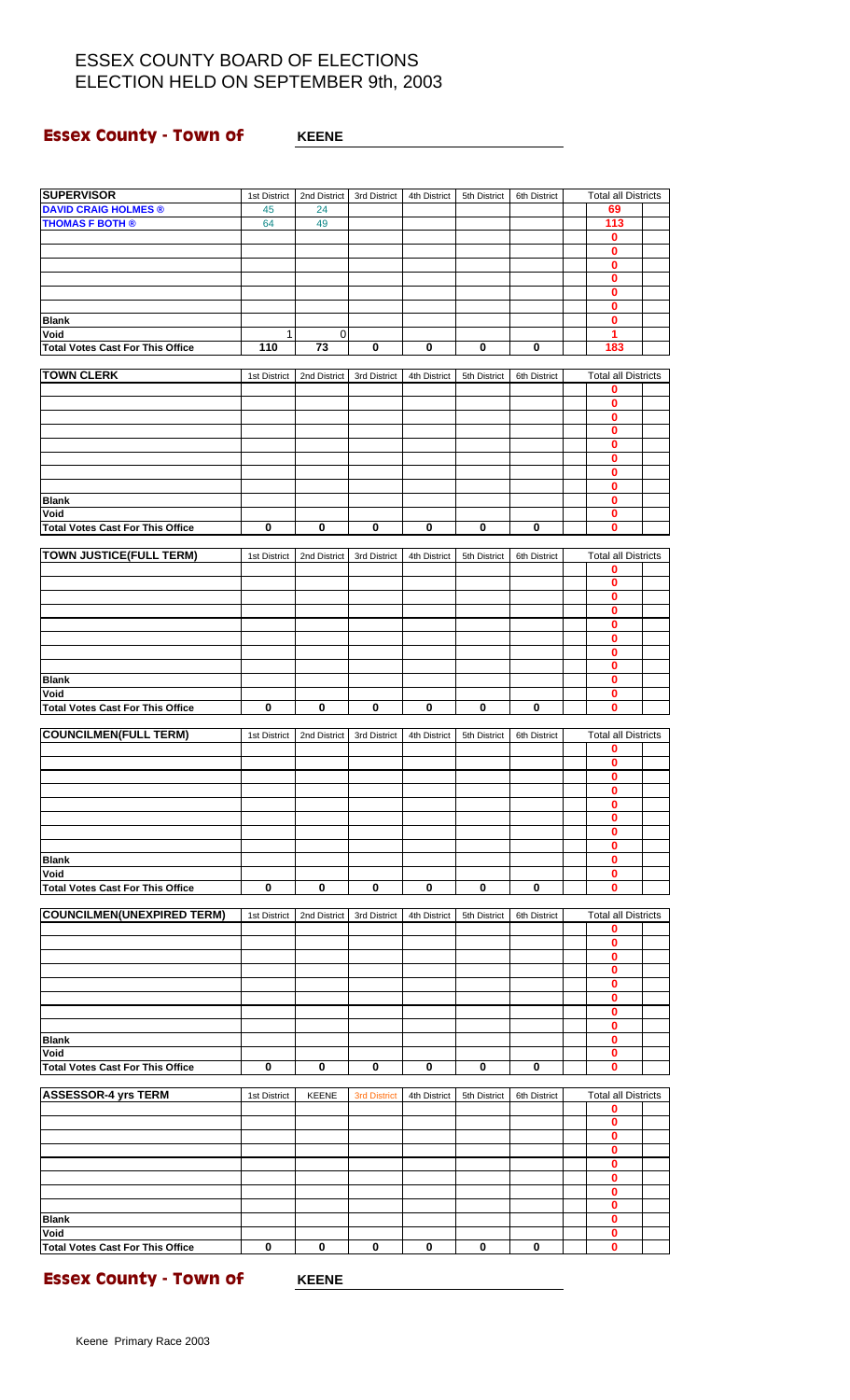| <b>ASSESSOR- yrs UNEXPIRED TERM</b>     | 1st District | 2nd District | 3rd District | 4th District | 5th District | 6th District | <b>Total all Districts</b> |  |
|-----------------------------------------|--------------|--------------|--------------|--------------|--------------|--------------|----------------------------|--|
|                                         |              |              |              |              |              |              | 0                          |  |
|                                         |              |              |              |              |              |              | 0                          |  |
|                                         |              |              |              |              |              |              | 0                          |  |
|                                         |              |              |              |              |              |              | $\bf{0}$                   |  |
|                                         |              |              |              |              |              |              | $\bf{0}$                   |  |
|                                         |              |              |              |              |              |              | 0                          |  |
|                                         |              |              |              |              |              |              | 0                          |  |
|                                         |              |              |              |              |              |              | $\bf{0}$                   |  |
| <b>Blank</b>                            |              |              |              |              |              |              | $\bf{0}$                   |  |
| Void                                    |              |              |              |              |              |              | 0                          |  |
| Total Votes Cast For This Office        | $\mathbf 0$  | 0            | $\mathbf 0$  | $\bf{0}$     | $\mathbf 0$  | $\mathbf 0$  | 0                          |  |
|                                         |              |              |              |              |              |              |                            |  |
| <b>TAX COLLECTOR</b>                    | 1st District | 2nd District | 3rd District | 4th District | 5th District | 6th District | <b>Total all Districts</b> |  |
|                                         |              |              |              |              |              |              | 0                          |  |
|                                         |              |              |              |              |              |              | 0                          |  |
|                                         |              |              |              |              |              |              | 0                          |  |
|                                         |              |              |              |              |              |              | 0                          |  |
|                                         |              |              |              |              |              |              | 0                          |  |
|                                         |              |              |              |              |              |              | 0                          |  |
|                                         |              |              |              |              |              |              | $\bf{0}$                   |  |
|                                         |              |              |              |              |              |              | $\bf{0}$                   |  |
| <b>Blank</b>                            |              |              |              |              |              |              | 0                          |  |
| Void                                    |              |              |              |              |              |              | 0                          |  |
| <b>Total Votes Cast For This Office</b> | $\mathbf 0$  | 0            | $\pmb{0}$    | 0            | $\bf{0}$     | $\pmb{0}$    | $\bf{0}$                   |  |
| <b>SUPT. Of HIGHWAYS</b>                |              |              |              |              |              |              |                            |  |
|                                         | 1st District | 2nd District | 3rd District | 4th District | 5th District | 6th District | <b>Total all Districts</b> |  |
|                                         |              |              |              |              |              |              | 0<br>0                     |  |
|                                         |              |              |              |              |              |              | 0                          |  |
|                                         |              |              |              |              |              |              | 0                          |  |
|                                         |              |              |              |              |              |              | 0                          |  |
|                                         |              |              |              |              |              |              | $\bf{0}$                   |  |
|                                         |              |              |              |              |              |              | $\bf{0}$                   |  |
|                                         |              |              |              |              |              |              | 0                          |  |
| <b>Blank</b>                            |              |              |              |              |              |              | 0                          |  |
| Void                                    |              |              |              |              |              |              | 0                          |  |
| <b>Total Votes Cast For This Office</b> | 0            | $\bf{0}$     | $\bf{0}$     | 0            | $\mathbf 0$  | 0            | 0                          |  |
|                                         |              |              |              |              |              |              |                            |  |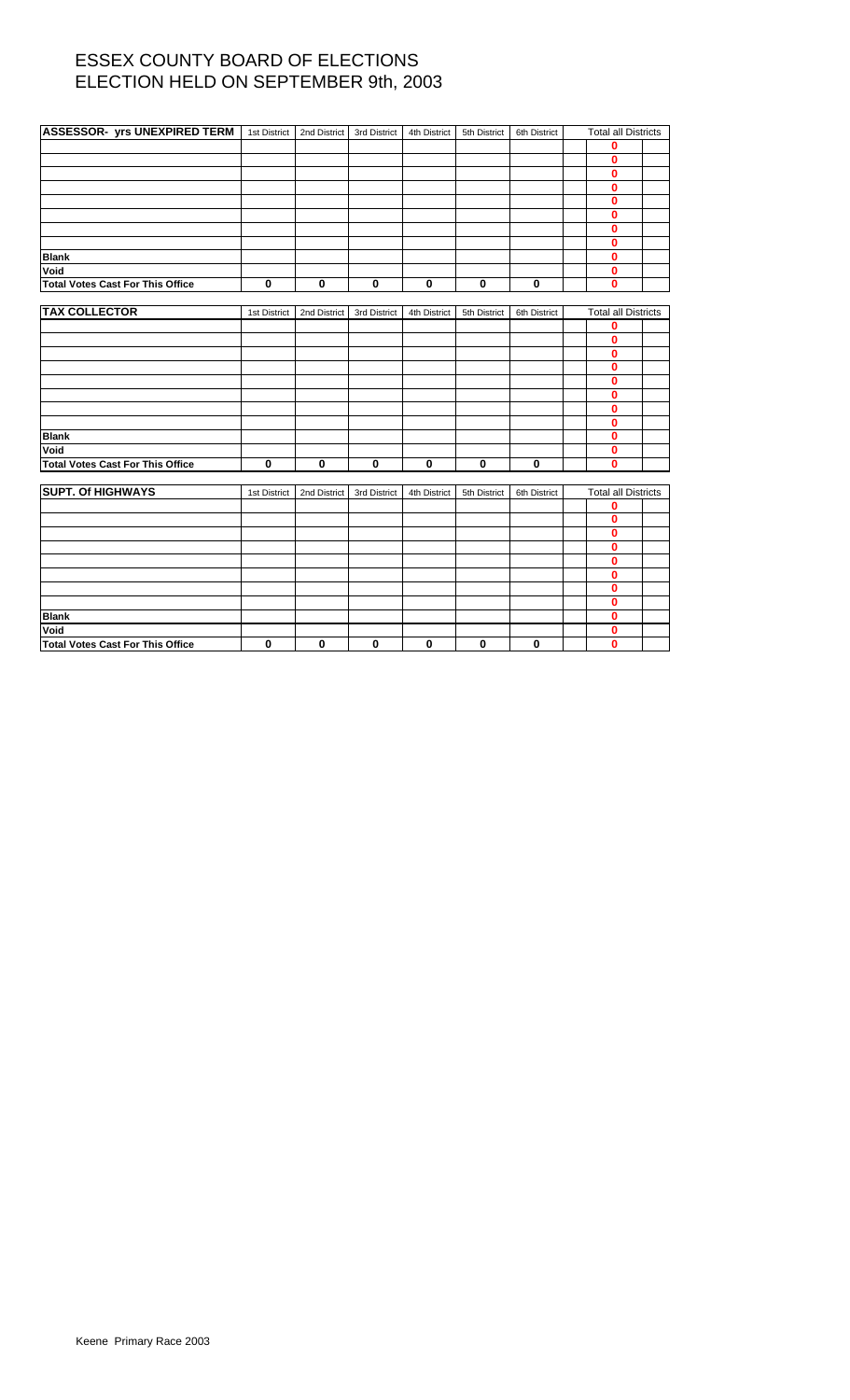### **Essex County - Town of LEWIS**

| <b>SUPERVISOR</b>                                     | 1st District | 2nd District | 3rd District        | 4th District | 5th District | 6th District | <b>Total all Districts</b>      |  |
|-------------------------------------------------------|--------------|--------------|---------------------|--------------|--------------|--------------|---------------------------------|--|
| <b>ANTHONY GLEBUS ®</b>                               | 146          |              |                     |              |              |              | 146                             |  |
| <b>CARMEN B CROSS ®</b>                               | 61           |              |                     |              |              |              | 61<br>0                         |  |
|                                                       |              |              |                     |              |              |              | 0                               |  |
|                                                       |              |              |                     |              |              |              | 0                               |  |
|                                                       |              |              |                     |              |              |              | 0                               |  |
| <b>WRITE IN - JAMES MONTY</b>                         | 1            |              |                     |              |              |              | 0<br>1                          |  |
| <b>Blank</b>                                          |              |              |                     |              |              |              | 0                               |  |
| Void                                                  | 4            |              |                     |              |              |              | 4                               |  |
| <b>Total Votes Cast For This Office</b>               | 212          | $\pmb{0}$    | $\bf{0}$            | 0            | 0            | 0            | 212                             |  |
| <b>TOWN CLERK</b>                                     | 1st District | 2nd District | 3rd District        | 4th District | 5th District | 6th District | <b>Total all Districts</b>      |  |
|                                                       |              |              |                     |              |              |              | 0                               |  |
|                                                       |              |              |                     |              |              |              | 0                               |  |
|                                                       |              |              |                     |              |              |              | 0<br>0                          |  |
|                                                       |              |              |                     |              |              |              | 0                               |  |
|                                                       |              |              |                     |              |              |              | 0                               |  |
|                                                       |              |              |                     |              |              |              | 0                               |  |
|                                                       |              |              |                     |              |              |              | 0<br>0                          |  |
| <b>Blank</b><br>Void                                  |              |              |                     |              |              |              | 0                               |  |
| <b>Total Votes Cast For This Office</b>               | $\bf{0}$     | $\pmb{0}$    | $\pmb{0}$           | 0            | 0            | $\bf{0}$     | 0                               |  |
|                                                       |              |              |                     |              |              |              |                                 |  |
| <b>TOWN JUSTICE(FULL TERM)</b>                        | 1st District | 2nd District | 3rd District        | 4th District | 5th District | 6th District | <b>Total all Districts</b><br>0 |  |
|                                                       |              |              |                     |              |              |              | 0                               |  |
|                                                       |              |              |                     |              |              |              | $\mathbf{0}$                    |  |
|                                                       |              |              |                     |              |              |              | 0                               |  |
|                                                       |              |              |                     |              |              |              | 0<br>0                          |  |
|                                                       |              |              |                     |              |              |              | 0                               |  |
|                                                       |              |              |                     |              |              |              | 0                               |  |
| <b>Blank</b>                                          |              |              |                     |              |              |              | 0                               |  |
| Void<br><b>Total Votes Cast For This Office</b>       | 0            | 0            | $\pmb{0}$           | $\pmb{0}$    | 0            | 0            | 0<br>0                          |  |
|                                                       |              |              |                     |              |              |              |                                 |  |
| <b>COUNCILMEN(FULL TERM)</b>                          | 1st District | 2nd District | 3rd District        | 4th District | 5th District | 6th District | <b>Total all Districts</b>      |  |
| <b>MARY RATLIFF</b>                                   | 122          |              |                     |              |              |              | 122<br>140                      |  |
| <b>KENNETH L. WHITTEMORE</b><br><b>BARBARA DENTON</b> | 140<br>95    |              |                     |              |              |              | 95                              |  |
|                                                       |              |              |                     |              |              |              | 0                               |  |
|                                                       |              |              |                     |              |              |              | $\overline{\mathbf{0}}$         |  |
| <b>WRITE IN - CHARLES MARTIN</b>                      | $\mathbf{1}$ |              |                     |              |              |              | 0<br>1                          |  |
|                                                       |              |              |                     |              |              |              | 0                               |  |
| <b>Blank</b>                                          |              |              |                     |              |              |              | 0                               |  |
| Void                                                  | 66<br>424    | $\mathbf 0$  | $\mathbf 0$         | $\bf{0}$     | 0            | 0            | 66<br>424                       |  |
| <b>Total Votes Cast For This Office</b>               |              |              |                     |              |              |              |                                 |  |
| <b>COUNCILMEN(UNEXPIRED TERM)</b>                     | 1st District | 2nd District | 3rd District        | 4th District | 5th District | 6th District | <b>Total all Districts</b>      |  |
|                                                       |              |              |                     |              |              |              | 0                               |  |
|                                                       |              |              |                     |              |              |              | 0<br>0                          |  |
|                                                       |              |              |                     |              |              |              | 0                               |  |
|                                                       |              |              |                     |              |              |              | 0                               |  |
|                                                       |              |              |                     |              |              |              | 0<br>0                          |  |
|                                                       |              |              |                     |              |              |              | 0                               |  |
| <b>Blank</b>                                          |              |              |                     |              |              |              | 0                               |  |
| Void                                                  |              |              |                     |              |              |              | 0                               |  |
| <b>Total Votes Cast For This Office</b>               | 0            | 0            | 0                   | 0            | 0            | 0            | 0                               |  |
| <b>ASSESSOR-4 yrs TERM</b>                            | 1st District | <b>LEWIS</b> | <b>3rd District</b> | 4th District | 5th District | 6th District | <b>Total all Districts</b>      |  |
|                                                       |              |              |                     |              |              |              | 0                               |  |
|                                                       |              |              |                     |              |              |              | 0                               |  |
|                                                       |              |              |                     |              |              |              | 0                               |  |
|                                                       |              |              |                     |              |              |              |                                 |  |
|                                                       |              |              |                     |              |              |              | 0<br>0                          |  |
|                                                       |              |              |                     |              |              |              | 0                               |  |
|                                                       |              |              |                     |              |              |              | 0                               |  |
|                                                       |              |              |                     |              |              |              | 0<br>0                          |  |
| <b>Blank</b><br>Void                                  |              |              |                     |              |              |              | 0                               |  |

**Essex County - Town of LEWIS**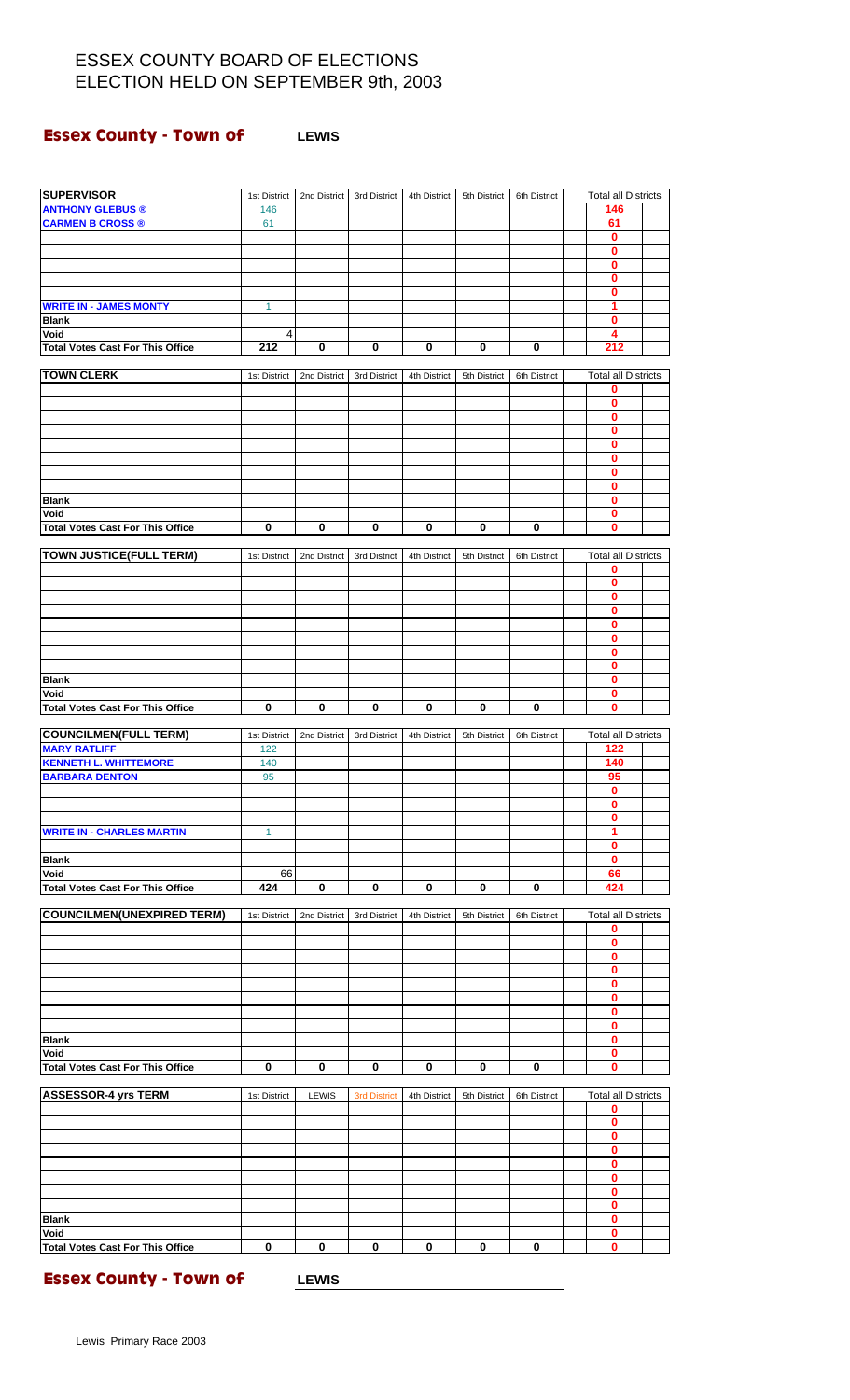| <b>ASSESSOR- yrs UNEXPIRED TERM</b>     | 1st District | 2nd District | 3rd District | 4th District | 5th District | 6th District | <b>Total all Districts</b> |  |
|-----------------------------------------|--------------|--------------|--------------|--------------|--------------|--------------|----------------------------|--|
|                                         |              |              |              |              |              |              | 0                          |  |
|                                         |              |              |              |              |              |              | 0                          |  |
|                                         |              |              |              |              |              |              | 0                          |  |
|                                         |              |              |              |              |              |              | $\bf{0}$                   |  |
|                                         |              |              |              |              |              |              | $\bf{0}$                   |  |
|                                         |              |              |              |              |              |              | 0                          |  |
|                                         |              |              |              |              |              |              | 0                          |  |
|                                         |              |              |              |              |              |              | $\bf{0}$                   |  |
| <b>Blank</b>                            |              |              |              |              |              |              | $\bf{0}$                   |  |
| Void                                    |              |              |              |              |              |              | $\bf{0}$                   |  |
| <b>Total Votes Cast For This Office</b> | $\bf{0}$     | $\bf{0}$     | $\mathbf 0$  | $\mathbf 0$  | $\mathbf 0$  | $\mathbf 0$  | $\bf{0}$                   |  |
|                                         |              |              |              |              |              |              |                            |  |
| <b>TAX COLLECTOR</b>                    | 1st District | 2nd District | 3rd District | 4th District | 5th District | 6th District | <b>Total all Districts</b> |  |
|                                         |              |              |              |              |              |              | 0                          |  |
|                                         |              |              |              |              |              |              | $\bf{0}$                   |  |
|                                         |              |              |              |              |              |              | 0                          |  |
|                                         |              |              |              |              |              |              | 0                          |  |
|                                         |              |              |              |              |              |              | 0                          |  |
|                                         |              |              |              |              |              |              | 0                          |  |
|                                         |              |              |              |              |              |              | 0                          |  |
|                                         |              |              |              |              |              |              | $\bf{0}$                   |  |
| <b>Blank</b>                            |              |              |              |              |              |              | 0                          |  |
| Void                                    |              |              |              |              |              |              | 0                          |  |
| <b>Total Votes Cast For This Office</b> | $\mathbf 0$  | 0            | $\mathbf 0$  | 0            | $\mathbf 0$  | $\mathbf 0$  | $\bf{0}$                   |  |
| <b>SUPT. Of HIGHWAYS</b>                |              |              |              |              |              |              |                            |  |
|                                         | 1st District | 2nd District | 3rd District | 4th District | 5th District | 6th District | <b>Total all Districts</b> |  |
|                                         |              |              |              |              |              |              | 0<br>$\bf{0}$              |  |
|                                         |              |              |              |              |              |              | 0                          |  |
|                                         |              |              |              |              |              |              | 0                          |  |
|                                         |              |              |              |              |              |              | 0                          |  |
|                                         |              |              |              |              |              |              | 0                          |  |
|                                         |              |              |              |              |              |              | 0                          |  |
|                                         |              |              |              |              |              |              | 0                          |  |
| <b>Blank</b>                            |              |              |              |              |              |              | 0                          |  |
| Void                                    |              |              |              |              |              |              | 0                          |  |
| <b>Total Votes Cast For This Office</b> | 0            | 0            | $\mathbf 0$  | $\bf{0}$     | $\mathbf 0$  | 0            | 0                          |  |
|                                         |              |              |              |              |              |              |                            |  |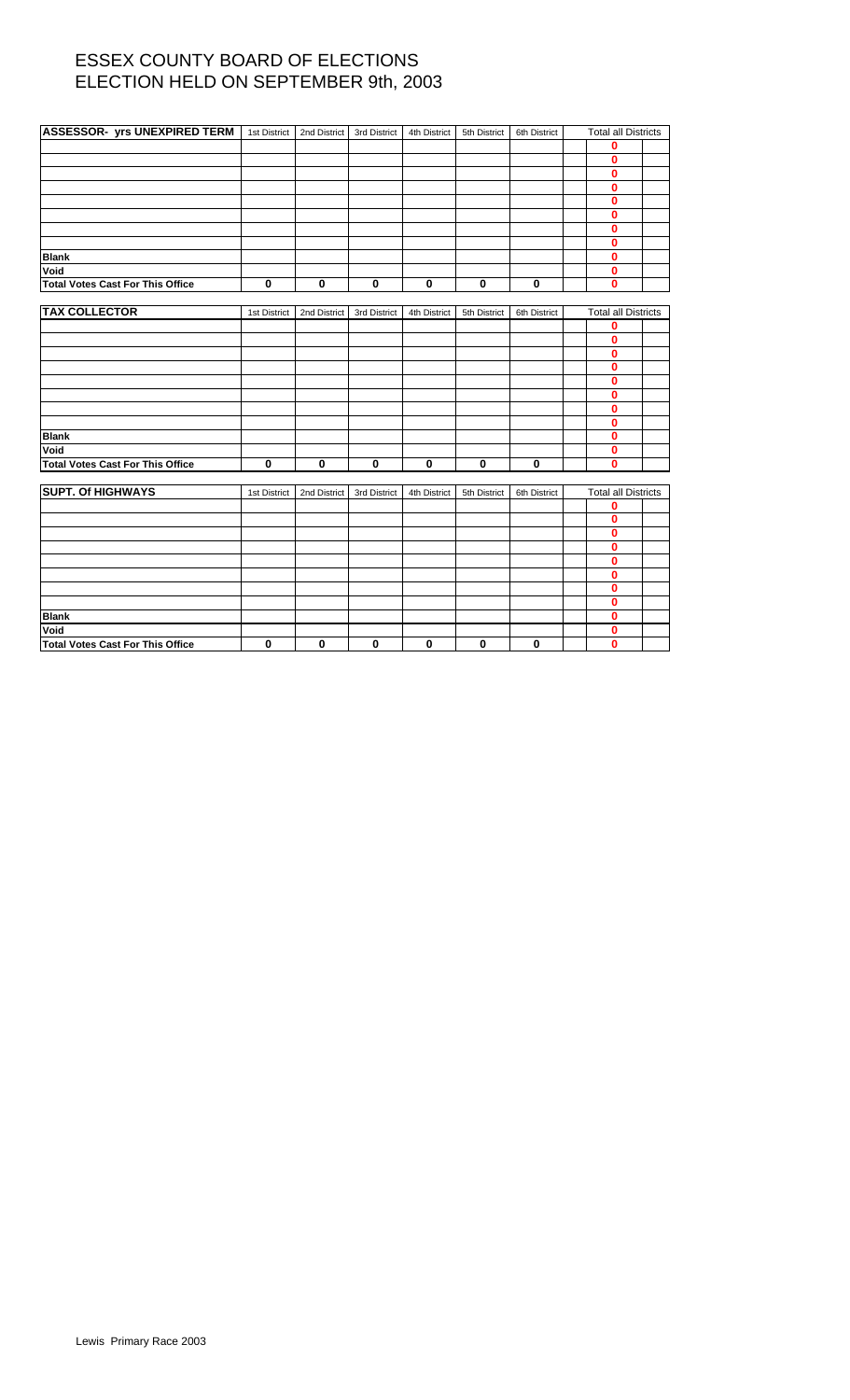#### **Essex County - Town of MORIAH**

| <b>WALTER T RUSHBY JR ®</b>             | 68             | 85            | 44                  | 49           |              |              | 246                             |  |
|-----------------------------------------|----------------|---------------|---------------------|--------------|--------------|--------------|---------------------------------|--|
| <b>THOMAS R SCOZZAFAVA ®</b>            | 181            | 305           | 211                 | 124          |              |              | 821                             |  |
|                                         |                |               |                     |              |              |              | 0                               |  |
|                                         |                |               |                     |              |              |              | 0                               |  |
|                                         |                |               |                     |              |              |              | $\mathbf 0$                     |  |
|                                         |                |               |                     |              |              |              | 0                               |  |
|                                         |                |               |                     |              |              |              | 0                               |  |
|                                         |                |               |                     |              |              |              | $\mathbf 0$                     |  |
| <b>Blank</b>                            |                |               |                     |              |              |              | 0                               |  |
| Void                                    | $\overline{2}$ | 2             | $\overline{7}$      | $\mathbf{1}$ |              |              | 12                              |  |
| <b>Total Votes Cast For This Office</b> | 251            | 392           | 262                 | 174          | 0            | 0            | 1079                            |  |
| <b>TOWN CLERK</b>                       |                |               |                     |              |              |              |                                 |  |
|                                         | 1st District   | 2nd District  | 3rd District        | 4th District | 5th District | 6th District | <b>Total all Districts</b><br>0 |  |
|                                         |                |               |                     |              |              |              | 0                               |  |
|                                         |                |               |                     |              |              |              | $\bf{0}$                        |  |
|                                         |                |               |                     |              |              |              | $\bf{0}$                        |  |
|                                         |                |               |                     |              |              |              | 0                               |  |
|                                         |                |               |                     |              |              |              | $\mathbf 0$                     |  |
|                                         |                |               |                     |              |              |              | $\bf{0}$                        |  |
|                                         |                |               |                     |              |              |              | 0                               |  |
| <b>Blank</b>                            |                |               |                     |              |              |              | $\bf{0}$                        |  |
| Void                                    |                |               |                     |              |              |              | 0                               |  |
| <b>Total Votes Cast For This Office</b> | 0              | $\bf{0}$      | $\mathbf 0$         | 0            | $\bf{0}$     | $\bf{0}$     | 0                               |  |
|                                         |                |               |                     |              |              |              |                                 |  |
| <b>TOWN JUSTICE(FULL TERM)</b>          | 1st District   | 2nd District  | 3rd District        | 4th District | 5th District | 6th District | <b>Total all Districts</b>      |  |
| <b>RICHARD J CARPENTER ®</b>            | 88             | 110           | 97                  | 50           |              |              | 345                             |  |
| <b>JAMES JIMMY BROOKS ®</b>             | 181            | 287           | 163                 | 118          |              |              | 749                             |  |
| <b>BRIAN J VENNE®</b>                   | 165            | 288           | 164                 | 129          |              |              | 746                             |  |
|                                         |                |               |                     |              |              |              | $\mathbf 0$                     |  |
|                                         |                |               |                     |              |              |              | 0                               |  |
|                                         |                |               |                     |              |              |              | 0                               |  |
|                                         |                |               |                     |              |              |              | $\mathbf 0$                     |  |
|                                         |                |               |                     |              |              |              | 0                               |  |
| <b>Blank</b>                            |                |               |                     |              |              |              | $\mathbf{0}$                    |  |
| Void                                    | 68             | 99            | 100                 | 51           |              |              | 318                             |  |
| <b>Total Votes Cast For This Office</b> | 502            | 784           | 524                 | 348          | 0            | 0            | 2158                            |  |
|                                         |                |               |                     |              |              |              |                                 |  |
| <b>COUNCILMEN(FULL TERM)</b>            | 1st District   | 2nd District  | 3rd District        | 4th District | 5th District | 6th District | <b>Total all Districts</b>      |  |
| <b>EUGENE F WILLIAMS JR ®</b>           | 121            | 208           | 115                 | 78           |              |              | 522                             |  |
| <b>KATRINKA A TROMBLEY ®</b>            | 36             | 82            | 96                  | 24           |              |              | 238                             |  |
| <b>PAUL J SALERNO JR ®</b>              | 179            | 265           | 135                 | 127          |              |              | 706                             |  |
| <b>JOHN MAYE ®</b>                      | 104            | 151           | 75                  | 83           |              |              | 413                             |  |
|                                         |                |               |                     |              |              |              | $\mathbf 0$                     |  |
|                                         |                |               |                     |              |              |              | 0                               |  |
|                                         |                |               |                     |              |              |              | 0                               |  |
|                                         |                |               |                     |              |              |              | $\bf{0}$                        |  |
| <b>Blank</b>                            |                |               |                     |              |              |              | 0                               |  |
| Void                                    | 62             | 78            | 103                 | 36           |              |              | 279                             |  |
| <b>Total Votes Cast For This Office</b> | 502            | 784           | 524                 | 348          | 0            | 0            | 2158                            |  |
|                                         |                |               |                     |              |              |              |                                 |  |
| <b>COUNCILMEN(UNEXPIRED TERM)</b>       | 1st District   | 2nd District  | 3rd District        | 4th District | 5th District | 6th District | <b>Total all Districts</b>      |  |
|                                         |                |               |                     |              |              |              | 0                               |  |
|                                         |                |               |                     |              |              |              | 0                               |  |
|                                         |                |               |                     |              |              |              | 0                               |  |
|                                         |                |               |                     |              |              |              | 0                               |  |
|                                         |                |               |                     |              |              |              | 0                               |  |
|                                         |                |               |                     |              |              |              | 0                               |  |
|                                         |                |               |                     |              |              |              | 0                               |  |
|                                         |                |               |                     |              |              |              | 0                               |  |
| <b>Blank</b>                            |                |               |                     |              |              |              | 0                               |  |
| Void                                    |                |               |                     |              |              |              | 0                               |  |
| <b>Total Votes Cast For This Office</b> | 0              | 0             | 0                   | 0            | 0            | 0            | 0                               |  |
|                                         |                |               |                     |              |              |              |                                 |  |
| <b>ASSESSOR-4 yrs TERM</b>              | 1st District   | <b>MORIAH</b> | <b>3rd District</b> | 4th District | 5th District | 6th District | <b>Total all Districts</b>      |  |
|                                         |                |               |                     |              |              |              | 0                               |  |
|                                         |                |               |                     |              |              |              | $\mathbf 0$                     |  |
|                                         |                |               |                     |              |              |              | 0                               |  |
|                                         |                |               |                     |              |              |              | $\bf{0}$                        |  |
|                                         |                |               |                     |              |              |              | 0                               |  |
|                                         |                |               |                     |              |              |              | 0                               |  |
|                                         |                |               |                     |              |              |              | 0                               |  |
|                                         |                |               |                     |              |              |              |                                 |  |
| <b>Blank</b>                            |                |               |                     |              |              |              | 0                               |  |
|                                         |                |               |                     |              |              |              | 0                               |  |
| Void                                    |                |               |                     |              |              |              | 0                               |  |

**SUPERVISOR** 1st District 2nd District 3rd District 4th District 5th District 6th District Total all Districts

**Essex County - Town of MORIAH**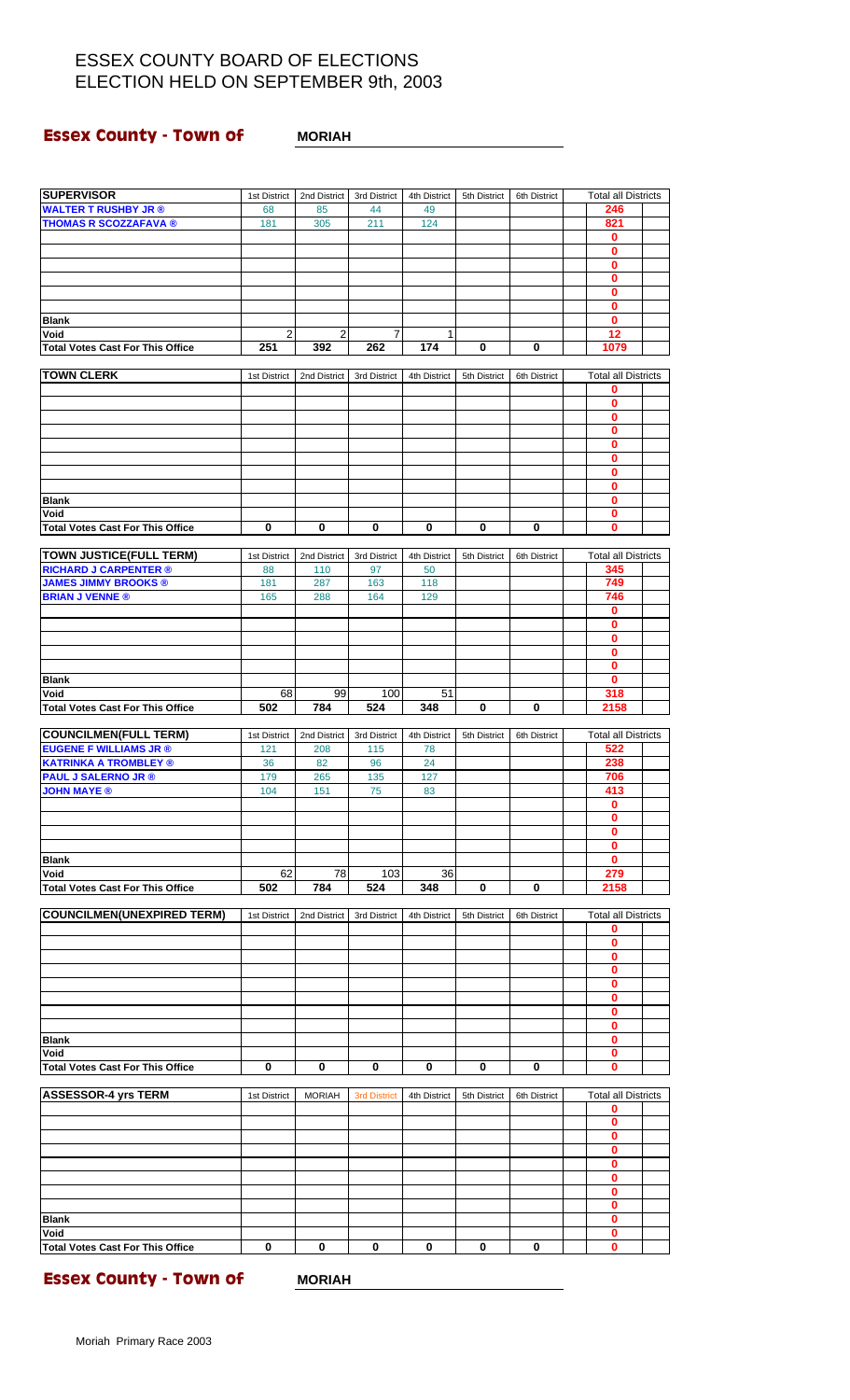| <b>ASSESSOR- yrs UNEXPIRED TERM</b>     | 1st District   | 2nd District   | 3rd District   | 4th District | 5th District | 6th District | <b>Total all Districts</b> |  |
|-----------------------------------------|----------------|----------------|----------------|--------------|--------------|--------------|----------------------------|--|
|                                         |                |                |                |              |              |              | $\mathbf 0$                |  |
|                                         |                |                |                |              |              |              | $\mathbf 0$                |  |
|                                         |                |                |                |              |              |              | $\mathbf 0$                |  |
|                                         |                |                |                |              |              |              | $\mathbf 0$                |  |
|                                         |                |                |                |              |              |              | $\mathbf 0$                |  |
|                                         |                |                |                |              |              |              | $\mathbf 0$                |  |
|                                         |                |                |                |              |              |              | $\mathbf 0$                |  |
|                                         |                |                |                |              |              |              | $\mathbf 0$                |  |
| <b>Blank</b>                            |                |                |                |              |              |              | $\mathbf{0}$               |  |
| Void                                    |                |                |                |              |              |              | $\mathbf 0$                |  |
| <b>Total Votes Cast For This Office</b> | 0              | $\mathbf 0$    | $\bf{0}$       | $\pmb{0}$    | $\mathbf 0$  | $\mathbf 0$  | $\mathbf 0$                |  |
|                                         |                |                |                |              |              |              |                            |  |
| <b>TAX COLLECTOR</b>                    | 1st District   | 2nd District   | 3rd District   | 4th District | 5th District | 6th District | <b>Total all Districts</b> |  |
|                                         |                |                |                |              |              |              | 0                          |  |
|                                         |                |                |                |              |              |              | $\mathbf{0}$               |  |
|                                         |                |                |                |              |              |              | $\mathbf 0$                |  |
|                                         |                |                |                |              |              |              | $\mathbf 0$                |  |
|                                         |                |                |                |              |              |              | $\mathbf 0$                |  |
|                                         |                |                |                |              |              |              | $\mathbf{0}$               |  |
|                                         |                |                |                |              |              |              | $\mathbf 0$                |  |
|                                         |                |                |                |              |              |              | $\mathbf 0$                |  |
| <b>Blank</b>                            |                |                |                |              |              |              | $\mathbf 0$                |  |
| Void                                    |                |                |                |              |              |              | $\mathbf 0$                |  |
| <b>Total Votes Cast For This Office</b> | 0              | $\mathbf 0$    | 0              | $\mathbf 0$  | $\mathbf 0$  | $\bf{0}$     | $\bf{0}$                   |  |
|                                         |                |                |                |              |              |              |                            |  |
| <b>SUPT. Of HIGHWAYS</b>                | 1st District   | 2nd District   | 3rd District   | 4th District | 5th District | 6th District | <b>Total all Districts</b> |  |
| <b>JAMIE WILSON ®</b>                   | 112            | 137            | 72             | 58           |              |              | 379                        |  |
| <b>ROBERT J SIMPSON ®</b>               | 53             | 96             | 109            | 55           |              |              | 313                        |  |
| <b>THOMAS YAKALIS ®</b>                 | 84             | 152            | 77             | 53           |              |              | 366                        |  |
|                                         |                |                |                |              |              |              | $\mathbf 0$                |  |
|                                         |                |                |                |              |              |              | $\mathbf 0$                |  |
|                                         |                |                |                |              |              |              | $\mathbf 0$                |  |
|                                         |                |                |                |              |              |              | $\mathbf 0$                |  |
|                                         |                |                |                |              |              |              | $\mathbf{0}$               |  |
| <b>Blank</b>                            |                |                |                |              |              |              | $\mathbf{0}$               |  |
| Void                                    | $\overline{2}$ | $\overline{7}$ | $\overline{4}$ | 8            |              |              | 21                         |  |

**Total Votes Cast For This Office 251 392 262 174 0 0 1079**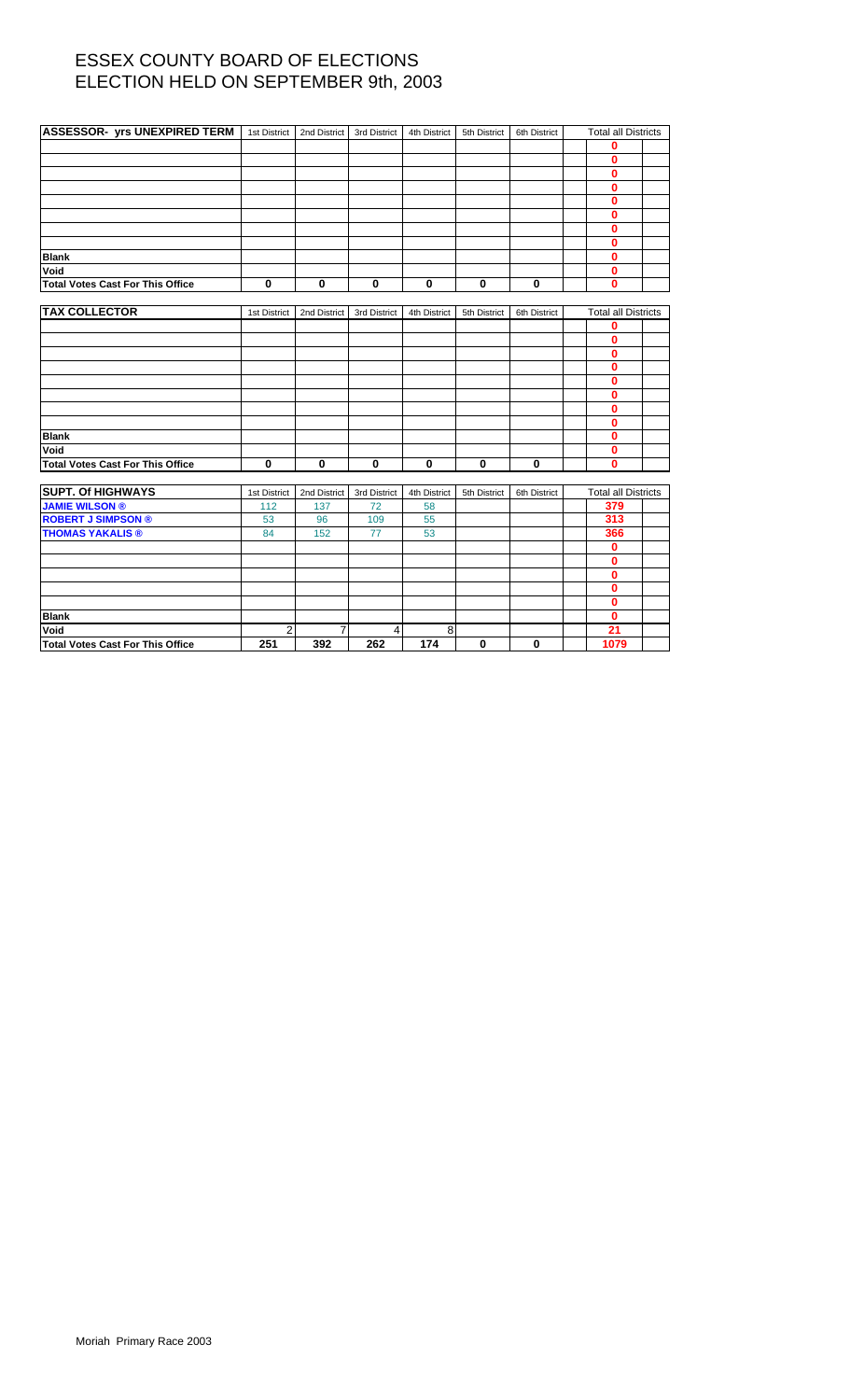### **Essex County - Town of MORTH ELBA**

| <b>SUPERVISOR</b>                       | 1st District | 2nd District                         | 3rd District | 4th District | 5th District | 6th District | <b>Total all Districts</b> |  |
|-----------------------------------------|--------------|--------------------------------------|--------------|--------------|--------------|--------------|----------------------------|--|
| <b>SARAH SALLY WARNER ®</b>             | 143          | 65                                   | 188          | 194          |              |              | 590                        |  |
| <b>SHIRLEY W SENEY ®</b>                | 196          | 98                                   | 197          | 141          |              |              | 632                        |  |
|                                         |              |                                      |              |              |              |              | 0                          |  |
|                                         |              |                                      |              |              |              |              | 0                          |  |
|                                         |              |                                      |              |              |              |              | 0                          |  |
|                                         |              |                                      |              |              |              |              | 0                          |  |
|                                         |              |                                      |              |              |              |              | 0                          |  |
|                                         |              |                                      |              |              |              |              | 0                          |  |
| <b>Blank</b>                            |              |                                      |              |              |              |              | 0                          |  |
| Void                                    |              |                                      | 1            |              |              |              | 1                          |  |
| <b>Total Votes Cast For This Office</b> | 339          | 163                                  | 386          | 335          | 0            | 0            | 1223                       |  |
|                                         |              |                                      |              |              |              |              |                            |  |
| <b>TOWN CLERK</b>                       | 1st District | 2nd District                         | 3rd District | 4th District | 5th District | 6th District | <b>Total all Districts</b> |  |
|                                         |              |                                      |              |              |              |              | 0                          |  |
|                                         |              |                                      |              |              |              |              | 0                          |  |
|                                         |              |                                      |              |              |              |              | 0                          |  |
|                                         |              |                                      |              |              |              |              | 0                          |  |
|                                         |              |                                      |              |              |              |              | 0                          |  |
|                                         |              |                                      |              |              |              |              | 0                          |  |
|                                         |              |                                      |              |              |              |              | 0                          |  |
|                                         |              |                                      |              |              |              |              | 0                          |  |
| <b>Blank</b>                            |              |                                      |              |              |              |              | 0                          |  |
| Void                                    |              |                                      |              |              |              |              | 0                          |  |
| <b>Total Votes Cast For This Office</b> | $\mathbf 0$  | $\bf{0}$                             | $\bf{0}$     | $\bf{0}$     | $\bf{0}$     | $\pmb{0}$    | Ō                          |  |
|                                         |              |                                      |              |              |              |              |                            |  |
| <b>TOWN JUSTICE(FULL TERM)</b>          | 1st District | 2nd District                         | 3rd District | 4th District | 5th District | 6th District | <b>Total all Districts</b> |  |
|                                         |              |                                      |              |              |              |              | 0                          |  |
|                                         |              |                                      |              |              |              |              | 0                          |  |
|                                         |              |                                      |              |              |              |              | 0                          |  |
|                                         |              |                                      |              |              |              |              | $\mathbf{0}$               |  |
|                                         |              |                                      |              |              |              |              | 0                          |  |
|                                         |              |                                      |              |              |              |              | 0                          |  |
|                                         |              |                                      |              |              |              |              | 0                          |  |
|                                         |              |                                      |              |              |              |              | 0                          |  |
| <b>Blank</b>                            |              |                                      |              |              |              |              | $\mathbf{0}$               |  |
| Void                                    |              |                                      |              |              |              |              | 0                          |  |
| <b>Total Votes Cast For This Office</b> | $\bf{0}$     | 0                                    | $\bf{0}$     | 0            | 0            | $\bf{0}$     | 0                          |  |
|                                         |              |                                      |              |              |              |              |                            |  |
| <b>COUNCILMEN(FULL TERM)</b>            | 1st District | 2nd District                         | 3rd District | 4th District | 5th District | 6th District | <b>Total all Districts</b> |  |
|                                         |              |                                      |              |              |              |              | 0                          |  |
|                                         |              |                                      |              |              |              |              | $\bf{0}$                   |  |
|                                         |              |                                      |              |              |              |              | 0                          |  |
|                                         |              |                                      |              |              |              |              | 0                          |  |
|                                         |              |                                      |              |              |              |              | 0                          |  |
|                                         |              |                                      |              |              |              |              | 0                          |  |
|                                         |              |                                      |              |              |              |              | 0                          |  |
|                                         |              |                                      |              |              |              |              | 0                          |  |
| <b>Blank</b>                            |              |                                      |              |              |              |              | 0                          |  |
| Void                                    |              |                                      |              |              |              |              | 0                          |  |
| <b>Total Votes Cast For This Office</b> | 0            | 0                                    | 0            | 0            | $\bf{0}$     | 0            | 0                          |  |
|                                         |              |                                      |              |              |              |              |                            |  |
| <b>COUNCILMEN(UNEXPIRED TERM)</b>       | 1st District | 2nd District                         | 3rd District | 4th District | 5th District | 6th District | <b>Total all Districts</b> |  |
|                                         |              |                                      |              |              |              |              | 0                          |  |
|                                         |              |                                      |              |              |              |              | 0                          |  |
|                                         |              |                                      |              |              |              |              | 0                          |  |
|                                         |              |                                      |              |              |              |              | 0                          |  |
|                                         |              |                                      |              |              |              |              | 0                          |  |
|                                         |              |                                      |              |              |              |              | 0                          |  |
|                                         |              |                                      |              |              |              |              | 0                          |  |
|                                         |              |                                      |              |              |              |              | 0                          |  |
| <b>Blank</b>                            |              |                                      |              |              |              |              | 0                          |  |
| Void                                    |              |                                      |              |              |              |              | 0                          |  |
| <b>Total Votes Cast For This Office</b> | $\bf{0}$     | $\bf{0}$                             | $\bf{0}$     | $\bf{0}$     | $\bf{0}$     | $\bf{0}$     | 0                          |  |
|                                         |              |                                      |              |              |              |              |                            |  |
| <b>ASSESSOR-4 yrs TERM</b>              |              | 1st District NORTH ELBA 3rd District |              | 4th District | 5th District | 6th District | <b>Total all Districts</b> |  |
|                                         |              |                                      |              |              |              |              | 0                          |  |
|                                         |              |                                      |              |              |              |              | 0                          |  |
|                                         |              |                                      |              |              |              |              | 0                          |  |
|                                         |              |                                      |              |              |              |              | 0                          |  |
|                                         |              |                                      |              |              |              |              | 0                          |  |
|                                         |              |                                      |              |              |              |              | 0                          |  |
|                                         |              |                                      |              |              |              |              | 0                          |  |
|                                         |              |                                      |              |              |              |              | 0                          |  |
| <b>Blank</b><br>Void                    |              |                                      |              |              |              |              | 0<br>0                     |  |
| <b>Total Votes Cast For This Office</b> | $\bf{0}$     | $\bf{0}$                             | 0            | 0            | 0            | 0            | 0                          |  |
|                                         |              |                                      |              |              |              |              |                            |  |

**Essex County - Town of MORTH ELBA**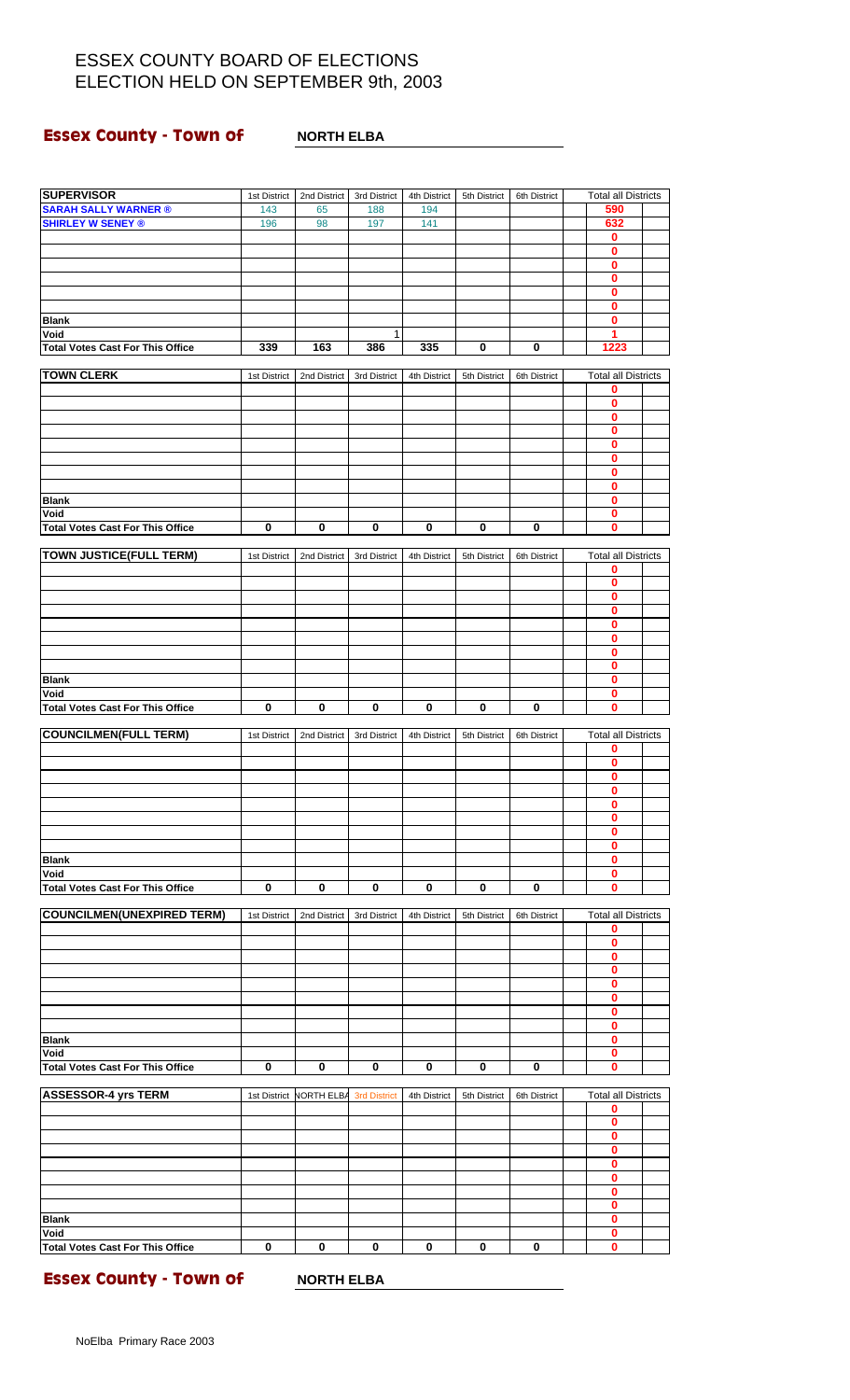| <b>ASSESSOR- yrs UNEXPIRED TERM</b> 1st District |              | 2nd District | 3rd District | 4th District | 5th District | 6th District | <b>Total all Districts</b> |  |
|--------------------------------------------------|--------------|--------------|--------------|--------------|--------------|--------------|----------------------------|--|
|                                                  |              |              |              |              |              |              | 0                          |  |
|                                                  |              |              |              |              |              |              | $\bf{0}$                   |  |
|                                                  |              |              |              |              |              |              | 0                          |  |
|                                                  |              |              |              |              |              |              | $\bf{0}$                   |  |
|                                                  |              |              |              |              |              |              | $\bf{0}$                   |  |
|                                                  |              |              |              |              |              |              | 0                          |  |
|                                                  |              |              |              |              |              |              | $\bf{0}$                   |  |
|                                                  |              |              |              |              |              |              | 0                          |  |
| <b>Blank</b>                                     |              |              |              |              |              |              | 0                          |  |
| Void                                             |              |              |              |              |              |              | 0                          |  |
| <b>Total Votes Cast For This Office</b>          | $\mathbf 0$  | 0            | $\mathbf 0$  | $\mathbf 0$  | $\mathbf 0$  | $\mathbf 0$  | $\bf{0}$                   |  |
|                                                  |              |              |              |              |              |              |                            |  |
| <b>TAX COLLECTOR</b>                             | 1st District | 2nd District | 3rd District | 4th District | 5th District | 6th District | <b>Total all Districts</b> |  |
|                                                  |              |              |              |              |              |              | 0                          |  |
|                                                  |              |              |              |              |              |              | 0                          |  |
|                                                  |              |              |              |              |              |              | $\bf{0}$                   |  |
|                                                  |              |              |              |              |              |              | 0                          |  |
|                                                  |              |              |              |              |              |              | $\bf{0}$                   |  |
|                                                  |              |              |              |              |              |              | 0                          |  |
|                                                  |              |              |              |              |              |              | 0                          |  |
|                                                  |              |              |              |              |              |              | 0                          |  |
| <b>Blank</b>                                     |              |              |              |              |              |              | $\bf{0}$                   |  |
| Void                                             |              |              |              |              |              |              | 0                          |  |
| <b>Total Votes Cast For This Office</b>          | $\mathbf 0$  | 0            | $\bf{0}$     | $\bf{0}$     | $\mathbf 0$  | $\bf{0}$     | $\mathbf{0}$               |  |
|                                                  |              |              |              |              |              |              |                            |  |
| <b>SUPT. Of HIGHWAYS</b>                         | 1st District | 2nd District | 3rd District | 4th District | 5th District | 6th District | <b>Total all Districts</b> |  |
|                                                  |              |              |              |              |              |              | 0                          |  |
|                                                  |              |              |              |              |              |              | $\mathbf{0}$               |  |
|                                                  |              |              |              |              |              |              | 0                          |  |
|                                                  |              |              |              |              |              |              | 0                          |  |
|                                                  |              |              |              |              |              |              | 0                          |  |
|                                                  |              |              |              |              |              |              | 0                          |  |
|                                                  |              |              |              |              |              |              | 0                          |  |
|                                                  |              |              |              |              |              |              | 0                          |  |
| <b>Blank</b>                                     |              |              |              |              |              |              | 0                          |  |
| Void                                             |              |              |              |              |              |              | 0                          |  |
| <b>Total Votes Cast For This Office</b>          | 0            | 0            | $\bf{0}$     | 0            | $\mathbf 0$  | 0            | $\mathbf{0}$               |  |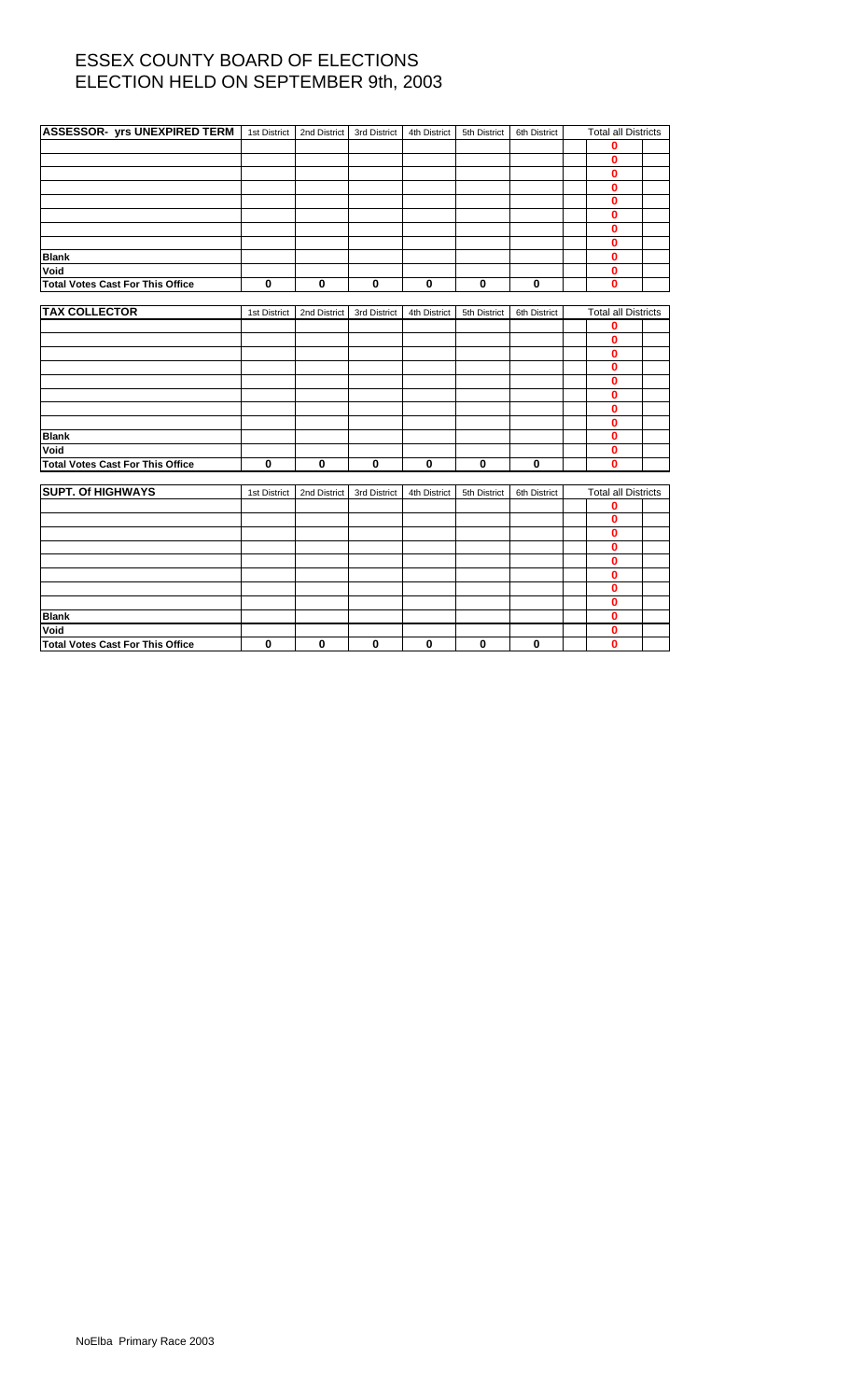### **Essex County - Town of 3T ARMAND**

| <b>SUPERVISOR</b>                               | 1st District | 2nd District           | 3rd District        | 4th District | 5th District | 6th District | <b>Total all Districts</b>   |  |
|-------------------------------------------------|--------------|------------------------|---------------------|--------------|--------------|--------------|------------------------------|--|
|                                                 |              |                        |                     |              |              |              | 0                            |  |
|                                                 |              |                        |                     |              |              |              | 0                            |  |
|                                                 |              |                        |                     |              |              |              | $\bf{0}$<br>$\mathbf{0}$     |  |
|                                                 |              |                        |                     |              |              |              | 0                            |  |
|                                                 |              |                        |                     |              |              |              | $\mathbf{0}$                 |  |
|                                                 |              |                        |                     |              |              |              | $\mathbf 0$                  |  |
| <b>Blank</b>                                    |              |                        |                     |              |              |              | 0<br>$\bf{0}$                |  |
| Void                                            |              |                        |                     |              |              |              | $\mathbf{0}$                 |  |
| <b>Total Votes Cast For This Office</b>         | 0            | 0                      | 0                   | 0            | 0            | 0            | 0                            |  |
| <b>TOWN CLERK</b>                               | 1st District | 2nd District           | 3rd District        | 4th District | 5th District | 6th District | <b>Total all Districts</b>   |  |
|                                                 |              |                        |                     |              |              |              | 0                            |  |
|                                                 |              |                        |                     |              |              |              | $\bf{0}$<br>0                |  |
|                                                 |              |                        |                     |              |              |              | $\bf{0}$                     |  |
|                                                 |              |                        |                     |              |              |              | $\bf{0}$                     |  |
|                                                 |              |                        |                     |              |              |              | $\bf{0}$                     |  |
|                                                 |              |                        |                     |              |              |              | 0<br>$\bf{0}$                |  |
| <b>Blank</b>                                    |              |                        |                     |              |              |              | 0                            |  |
| Void                                            |              |                        |                     |              |              |              | 0                            |  |
| <b>Total Votes Cast For This Office</b>         | $\mathbf 0$  | 0                      | 0                   | 0            | 0            | 0            | 0                            |  |
| <b>TOWN JUSTICE(FULL TERM)</b>                  | 1st District | 2nd District           | 3rd District        | 4th District | 5th District | 6th District | <b>Total all Districts</b>   |  |
|                                                 |              |                        |                     |              |              |              | 0                            |  |
|                                                 |              |                        |                     |              |              |              | 0                            |  |
|                                                 |              |                        |                     |              |              |              | $\bf{0}$<br>$\bf{0}$         |  |
|                                                 |              |                        |                     |              |              |              | 0                            |  |
|                                                 |              |                        |                     |              |              |              | $\bf{0}$                     |  |
|                                                 |              |                        |                     |              |              |              | 0<br>$\bf{0}$                |  |
| <b>Blank</b>                                    |              |                        |                     |              |              |              | $\mathbf{0}$                 |  |
| Void                                            |              |                        |                     |              |              |              | 0                            |  |
| <b>Total Votes Cast For This Office</b>         | $\mathbf 0$  | $\mathbf 0$            | $\pmb{0}$           | 0            | 0            | 0            | $\mathbf{0}$                 |  |
| <b>COUNCILMEN(FULL TERM)</b>                    | 1st District | 2nd District           | 3rd District        | 4th District | 5th District | 6th District | <b>Total all Districts</b>   |  |
|                                                 |              |                        |                     |              |              |              | 0                            |  |
|                                                 |              |                        |                     |              |              |              | $\bf{0}$<br>$\bf{0}$         |  |
|                                                 |              |                        |                     |              |              |              | $\bf{0}$                     |  |
|                                                 |              |                        |                     |              |              |              | U                            |  |
|                                                 |              |                        |                     |              |              |              | $\mathbf 0$                  |  |
|                                                 |              |                        |                     |              |              |              | 0<br>$\bf{0}$                |  |
| <b>Blank</b>                                    |              |                        |                     |              |              |              | $\overline{\mathbf{0}}$      |  |
| Void                                            |              |                        |                     |              |              |              | $\mathbf 0$                  |  |
| <b>Total Votes Cast For This Office</b>         | $\pmb{0}$    | 0                      | 0                   | 0            | 0            | 0            | $\bf{0}$                     |  |
| <b>COUNCILMEN(UNEXPIRED TERM 05)</b>            | 1st District | 2nd District           | 3rd District        | 4th District | 5th District | 6th District | <b>Total all Districts</b>   |  |
| <b>JACQUES DE MATTOS ®</b>                      | 24           |                        |                     |              |              |              | 24                           |  |
| <b>EARL J DAKIN JR ®</b>                        | 85           |                        |                     |              |              |              | 85<br>0                      |  |
|                                                 |              |                        |                     |              |              |              | $\pmb{0}$                    |  |
|                                                 |              |                        |                     |              |              |              | $\mathbf 0$                  |  |
|                                                 |              |                        |                     |              |              |              | 0<br>$\overline{\mathbf{0}}$ |  |
|                                                 |              |                        |                     |              |              |              | $\pmb{0}$                    |  |
| <b>Blank</b>                                    |              |                        |                     |              |              |              | 0                            |  |
| Void                                            | 109          | $\mathbf 0$            | $\mathbf 0$         | $\mathbf 0$  | $\mathbf 0$  | $\mathbf 0$  | $\mathbf{0}$<br>109          |  |
| <b>Total Votes Cast For This Office</b>         |              |                        |                     |              |              |              |                              |  |
| <b>ASSESSOR-4 yrs TERM</b>                      |              | 1st District ST ARMAND | <b>3rd District</b> | 4th District | 5th District | 6th District | <b>Total all Districts</b>   |  |
|                                                 |              |                        |                     |              |              |              | 0<br>$\bf{0}$                |  |
|                                                 |              |                        |                     |              |              |              | $\overline{\mathbf{0}}$      |  |
|                                                 |              |                        |                     |              |              |              | $\mathbf 0$                  |  |
|                                                 |              |                        |                     |              |              |              | $\pmb{0}$                    |  |
|                                                 |              |                        |                     |              |              |              | $\mathbf{0}$<br>$\mathbf 0$  |  |
|                                                 |              |                        |                     |              |              |              | $\mathbf 0$                  |  |
| <b>Blank</b>                                    |              |                        |                     |              |              |              | $\overline{\mathbf{0}}$      |  |
| Void<br><b>Total Votes Cast For This Office</b> | 0            | 0                      | 0                   | 0            | 0            | 0            | 0<br>$\mathbf 0$             |  |
|                                                 |              |                        |                     |              |              |              |                              |  |

**Essex County - Town of ST ARMAND**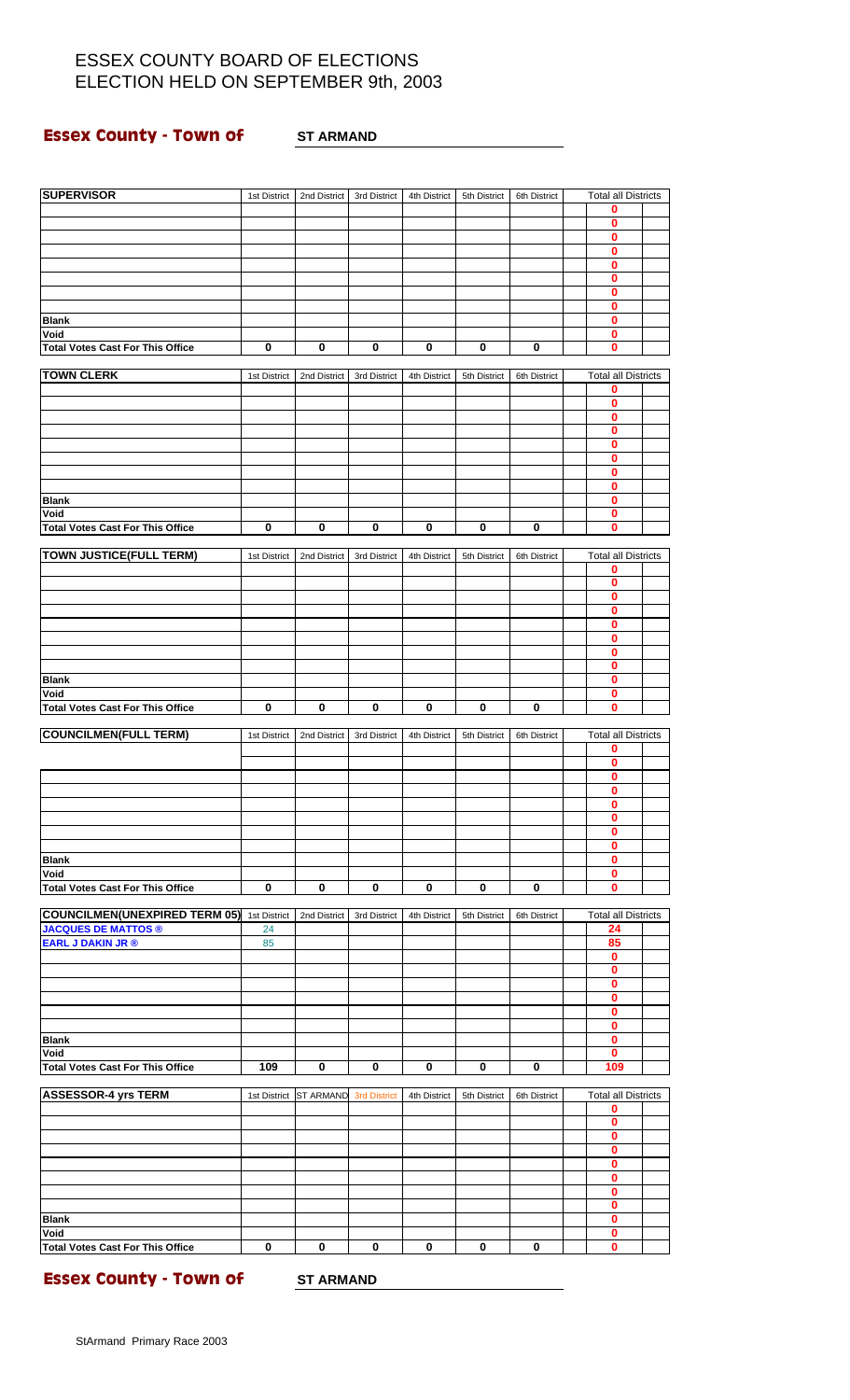| <b>ASSESSOR- yrs UNEXPIRED TERM</b> 1st District |              | 2nd District | 3rd District | 4th District | 5th District | 6th District | <b>Total all Districts</b> |  |
|--------------------------------------------------|--------------|--------------|--------------|--------------|--------------|--------------|----------------------------|--|
|                                                  |              |              |              |              |              |              | 0                          |  |
|                                                  |              |              |              |              |              |              | $\mathbf{0}$               |  |
|                                                  |              |              |              |              |              |              | 0                          |  |
|                                                  |              |              |              |              |              |              | $\bf{0}$                   |  |
|                                                  |              |              |              |              |              |              | $\mathbf{0}$               |  |
|                                                  |              |              |              |              |              |              | 0                          |  |
|                                                  |              |              |              |              |              |              | $\bf{0}$                   |  |
|                                                  |              |              |              |              |              |              | 0                          |  |
| <b>Blank</b>                                     |              |              |              |              |              |              | 0                          |  |
| Void                                             |              |              |              |              |              |              | 0                          |  |
| <b>Total Votes Cast For This Office</b>          | $\mathbf 0$  | 0            | $\mathbf 0$  | $\mathbf 0$  | $\mathbf 0$  | $\mathbf 0$  | $\bf{0}$                   |  |
|                                                  |              |              |              |              |              |              |                            |  |
| <b>TAX COLLECTOR</b>                             | 1st District | 2nd District | 3rd District | 4th District | 5th District | 6th District | <b>Total all Districts</b> |  |
|                                                  |              |              |              |              |              |              | 0                          |  |
|                                                  |              |              |              |              |              |              | 0                          |  |
|                                                  |              |              |              |              |              |              | $\bf{0}$                   |  |
|                                                  |              |              |              |              |              |              | 0                          |  |
|                                                  |              |              |              |              |              |              | $\bf{0}$                   |  |
|                                                  |              |              |              |              |              |              | 0                          |  |
|                                                  |              |              |              |              |              |              | 0                          |  |
|                                                  |              |              |              |              |              |              | 0                          |  |
| <b>Blank</b>                                     |              |              |              |              |              |              | $\bf{0}$                   |  |
| Void                                             |              |              |              |              |              |              | 0                          |  |
| <b>Total Votes Cast For This Office</b>          | $\mathbf 0$  | 0            | $\bf{0}$     | $\bf{0}$     | $\mathbf 0$  | $\bf{0}$     | $\mathbf{0}$               |  |
|                                                  |              |              |              |              |              |              |                            |  |
| <b>SUPT. Of HIGHWAYS</b>                         | 1st District | 2nd District | 3rd District | 4th District | 5th District | 6th District | <b>Total all Districts</b> |  |
|                                                  |              |              |              |              |              |              | 0                          |  |
|                                                  |              |              |              |              |              |              | $\mathbf{0}$               |  |
|                                                  |              |              |              |              |              |              | 0                          |  |
|                                                  |              |              |              |              |              |              | 0                          |  |
|                                                  |              |              |              |              |              |              | 0                          |  |
|                                                  |              |              |              |              |              |              | 0                          |  |
|                                                  |              |              |              |              |              |              | 0                          |  |
|                                                  |              |              |              |              |              |              | 0                          |  |
| <b>Blank</b>                                     |              |              |              |              |              |              | 0                          |  |
| Void                                             |              |              |              |              |              |              | 0                          |  |
| <b>Total Votes Cast For This Office</b>          | 0            | 0            | $\bf{0}$     | 0            | $\mathbf 0$  | 0            | $\mathbf{0}$               |  |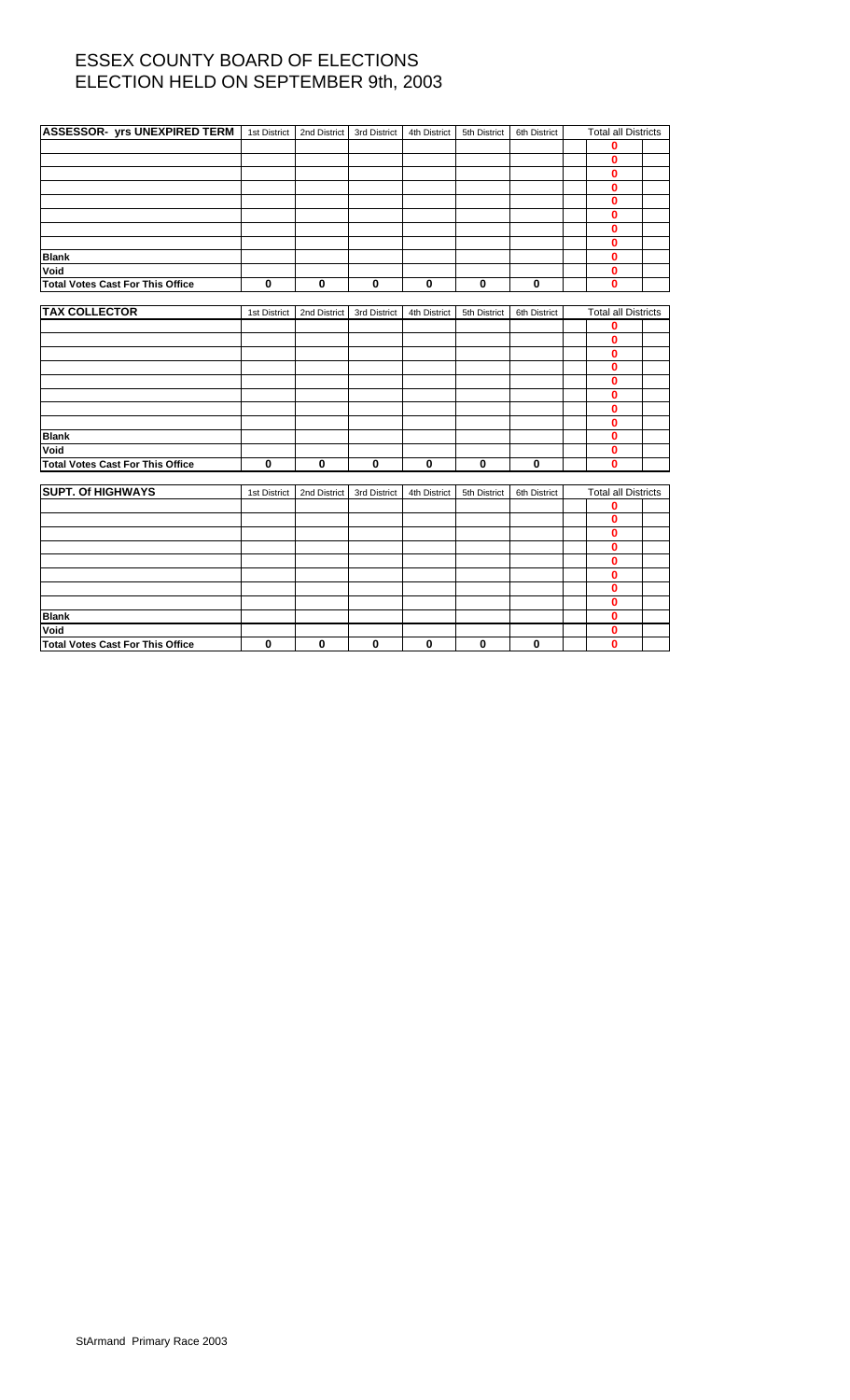### **Essex County - Town of <b>TICONDEROGA**

| <b>SUPERVISOR</b>                               | 1st District | 2nd District     | 3rd District        | 4th District | 5th District | 6th District | <b>Total all Districts</b>      |  |
|-------------------------------------------------|--------------|------------------|---------------------|--------------|--------------|--------------|---------------------------------|--|
|                                                 |              |                  |                     |              |              |              | 0                               |  |
|                                                 |              |                  |                     |              |              |              | 0<br>0                          |  |
|                                                 |              |                  |                     |              |              |              | $\bf{0}$                        |  |
|                                                 |              |                  |                     |              |              |              | 0                               |  |
|                                                 |              |                  |                     |              |              |              | 0                               |  |
|                                                 |              |                  |                     |              |              |              | 0<br>0                          |  |
| <b>Blank</b>                                    |              |                  |                     |              |              |              | 0                               |  |
| Void                                            |              |                  |                     |              |              |              | 0                               |  |
| <b>Total Votes Cast For This Office</b>         | 0            | 0                | 0                   | 0            | 0            | $\bf{0}$     | 0                               |  |
| <b>TOWN CLERK</b>                               | 1st District | 2nd District     | 3rd District        | 4th District | 5th District | 6th District | <b>Total all Districts</b>      |  |
|                                                 |              |                  |                     |              |              |              | 0                               |  |
|                                                 |              |                  |                     |              |              |              | 0                               |  |
|                                                 |              |                  |                     |              |              |              | 0                               |  |
|                                                 |              |                  |                     |              |              |              | 0<br>0                          |  |
|                                                 |              |                  |                     |              |              |              | 0                               |  |
|                                                 |              |                  |                     |              |              |              | 0                               |  |
|                                                 |              |                  |                     |              |              |              | 0                               |  |
| <b>Blank</b><br>Void                            |              |                  |                     |              |              |              | 0<br>0                          |  |
| <b>Total Votes Cast For This Office</b>         | $\bf{0}$     | 0                | 0                   | 0            | 0            | 0            | 0                               |  |
|                                                 |              |                  |                     |              |              |              |                                 |  |
| <b>TOWN JUSTICE(FULL TERM)</b>                  | 1st District | 2nd District     | 3rd District        | 4th District | 5th District | 6th District | <b>Total all Districts</b>      |  |
|                                                 |              |                  |                     |              |              |              | 0<br>0                          |  |
|                                                 |              |                  |                     |              |              |              | 0                               |  |
|                                                 |              |                  |                     |              |              |              | 0                               |  |
|                                                 |              |                  |                     |              |              |              | 0                               |  |
|                                                 |              |                  |                     |              |              |              | 0<br>$\bf{0}$                   |  |
|                                                 |              |                  |                     |              |              |              | 0                               |  |
| <b>Blank</b>                                    |              |                  |                     |              |              |              | 0                               |  |
| Void                                            |              |                  |                     |              |              |              | 0                               |  |
| <b>Total Votes Cast For This Office</b>         | 0            | 0                | 0                   | 0            | $\bf{0}$     | 0            | 0                               |  |
| <b>COUNCILMEN(FULL TERM)</b>                    | 1st District | 2nd District     | 3rd District        | 4th District | 5th District | 6th District | <b>Total all Districts</b>      |  |
| <b>WAYNE E TAYLOR SR ®</b>                      | 31           | 56               | 41                  | 57           | 39           | 30           | 254                             |  |
| <b>DORCEY CRAMMOND ®</b>                        | 51           | 54               | 52                  | 46           | 44           | 49           | 296                             |  |
| <b>JOSEPH A GUNNING ®</b>                       | 34           | 34               | 37                  | 44           | 36           | 27           | 212<br>0                        |  |
|                                                 |              |                  |                     |              |              |              | 0                               |  |
|                                                 |              |                  |                     |              |              |              | 0                               |  |
|                                                 |              |                  |                     |              |              |              | 0                               |  |
| <b>Blank</b>                                    |              |                  |                     |              |              |              | 0<br>0                          |  |
| Void                                            | 24           | 32               | 20                  | 17           | 17           | 24           | 134                             |  |
| <b>Total Votes Cast For This Office</b>         | 140          | 176              | 150                 | 164          | 136          | 130          | 896                             |  |
|                                                 |              |                  |                     |              |              |              |                                 |  |
| <b>COUNCILMEN(UNEXPIRED TERM)</b>               | 1st District | 2nd District     | 3rd District        | 4th District | 5th District | 6th District | <b>Total all Districts</b><br>0 |  |
|                                                 |              |                  |                     |              |              |              | $\mathbf 0$                     |  |
|                                                 |              |                  |                     |              |              |              | 0                               |  |
|                                                 |              |                  |                     |              |              |              | 0                               |  |
|                                                 |              |                  |                     |              |              |              | 0<br>0                          |  |
|                                                 |              |                  |                     |              |              |              | 0                               |  |
|                                                 |              |                  |                     |              |              |              | 0                               |  |
| <b>Blank</b>                                    |              |                  |                     |              |              |              | 0                               |  |
| Void<br><b>Total Votes Cast For This Office</b> | $\mathbf 0$  | 0                | 0                   | 0            | 0            | 0            | 0<br>0                          |  |
|                                                 |              |                  |                     |              |              |              |                                 |  |
| <b>ASSESSOR-4 yrs TERM</b>                      | 1st District | <b>ICONDEROG</b> | <b>3rd District</b> | 4th District | 5th District | 6th District | <b>Total all Districts</b>      |  |
|                                                 |              |                  |                     |              |              |              | 0                               |  |
|                                                 |              |                  |                     |              |              |              | 0<br>0                          |  |
|                                                 |              |                  |                     |              |              |              | 0                               |  |
|                                                 |              |                  |                     |              |              |              | 0                               |  |
|                                                 |              |                  |                     |              |              |              | 0                               |  |
|                                                 |              |                  |                     |              |              |              | 0<br>0                          |  |
| <b>Blank</b>                                    |              |                  |                     |              |              |              | 0                               |  |
| Void                                            |              |                  |                     |              |              |              | 0                               |  |
| <b>Total Votes Cast For This Office</b>         | $\mathbf 0$  | $\pmb{0}$        | $\mathbf 0$         | $\bf{0}$     | $\bf{0}$     | 0            | 0                               |  |

**Essex County - Town of FICONDEROGA**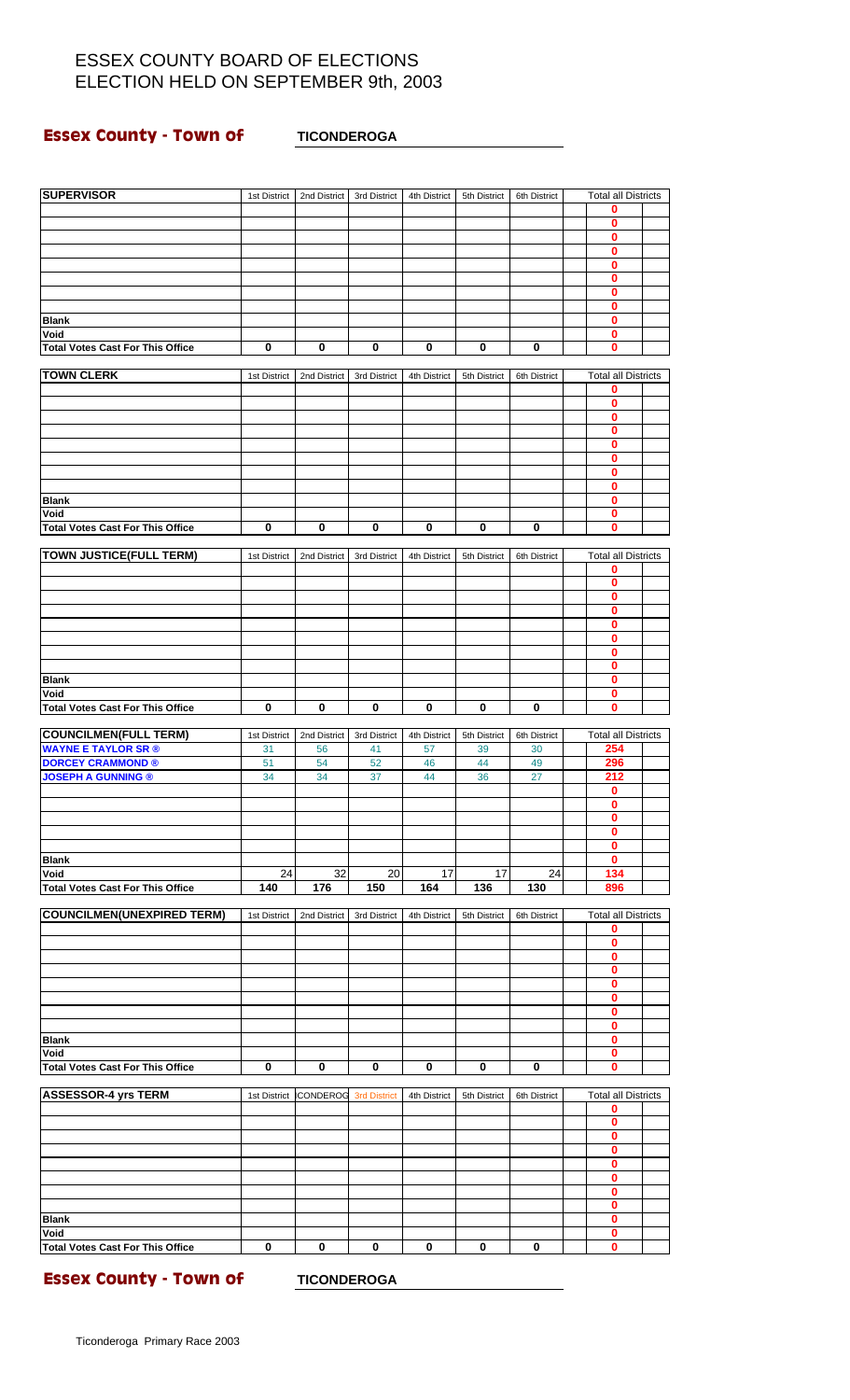| <b>ASSESSOR- yrs UNEXPIRED TERM</b>     | 1st District | 2nd District | 3rd District | 4th District | 5th District | 6th District | <b>Total all Districts</b> |  |
|-----------------------------------------|--------------|--------------|--------------|--------------|--------------|--------------|----------------------------|--|
|                                         |              |              |              |              |              |              | 0                          |  |
|                                         |              |              |              |              |              |              | 0                          |  |
|                                         |              |              |              |              |              |              | 0                          |  |
|                                         |              |              |              |              |              |              | $\bf{0}$                   |  |
|                                         |              |              |              |              |              |              | $\bf{0}$                   |  |
|                                         |              |              |              |              |              |              | 0                          |  |
|                                         |              |              |              |              |              |              | 0                          |  |
|                                         |              |              |              |              |              |              | $\bf{0}$                   |  |
| <b>Blank</b>                            |              |              |              |              |              |              | $\bf{0}$                   |  |
| Void                                    |              |              |              |              |              |              | $\bf{0}$                   |  |
| <b>Total Votes Cast For This Office</b> | $\bf{0}$     | $\bf{0}$     | $\mathbf 0$  | $\mathbf 0$  | $\mathbf 0$  | $\mathbf 0$  | $\bf{0}$                   |  |
|                                         |              |              |              |              |              |              |                            |  |
| <b>TAX COLLECTOR</b>                    | 1st District | 2nd District | 3rd District | 4th District | 5th District | 6th District | <b>Total all Districts</b> |  |
|                                         |              |              |              |              |              |              | 0                          |  |
|                                         |              |              |              |              |              |              | $\bf{0}$                   |  |
|                                         |              |              |              |              |              |              | 0                          |  |
|                                         |              |              |              |              |              |              | 0                          |  |
|                                         |              |              |              |              |              |              | 0                          |  |
|                                         |              |              |              |              |              |              | 0                          |  |
|                                         |              |              |              |              |              |              | 0                          |  |
|                                         |              |              |              |              |              |              | $\bf{0}$                   |  |
| <b>Blank</b>                            |              |              |              |              |              |              | 0                          |  |
| Void                                    |              |              |              |              |              |              | 0                          |  |
| <b>Total Votes Cast For This Office</b> | $\mathbf 0$  | 0            | $\mathbf 0$  | 0            | $\mathbf 0$  | $\mathbf 0$  | $\mathbf{0}$               |  |
| <b>SUPT. Of HIGHWAYS</b>                |              |              |              |              |              |              |                            |  |
|                                         | 1st District | 2nd District | 3rd District | 4th District | 5th District | 6th District | <b>Total all Districts</b> |  |
|                                         |              |              |              |              |              |              | 0<br>$\bf{0}$              |  |
|                                         |              |              |              |              |              |              | 0                          |  |
|                                         |              |              |              |              |              |              | 0                          |  |
|                                         |              |              |              |              |              |              | 0                          |  |
|                                         |              |              |              |              |              |              | 0                          |  |
|                                         |              |              |              |              |              |              | 0                          |  |
|                                         |              |              |              |              |              |              | 0                          |  |
| <b>Blank</b>                            |              |              |              |              |              |              | 0                          |  |
| Void                                    |              |              |              |              |              |              | 0                          |  |
| <b>Total Votes Cast For This Office</b> | 0            | 0            | $\mathbf 0$  | $\bf{0}$     | $\mathbf 0$  | 0            | 0                          |  |
|                                         |              |              |              |              |              |              |                            |  |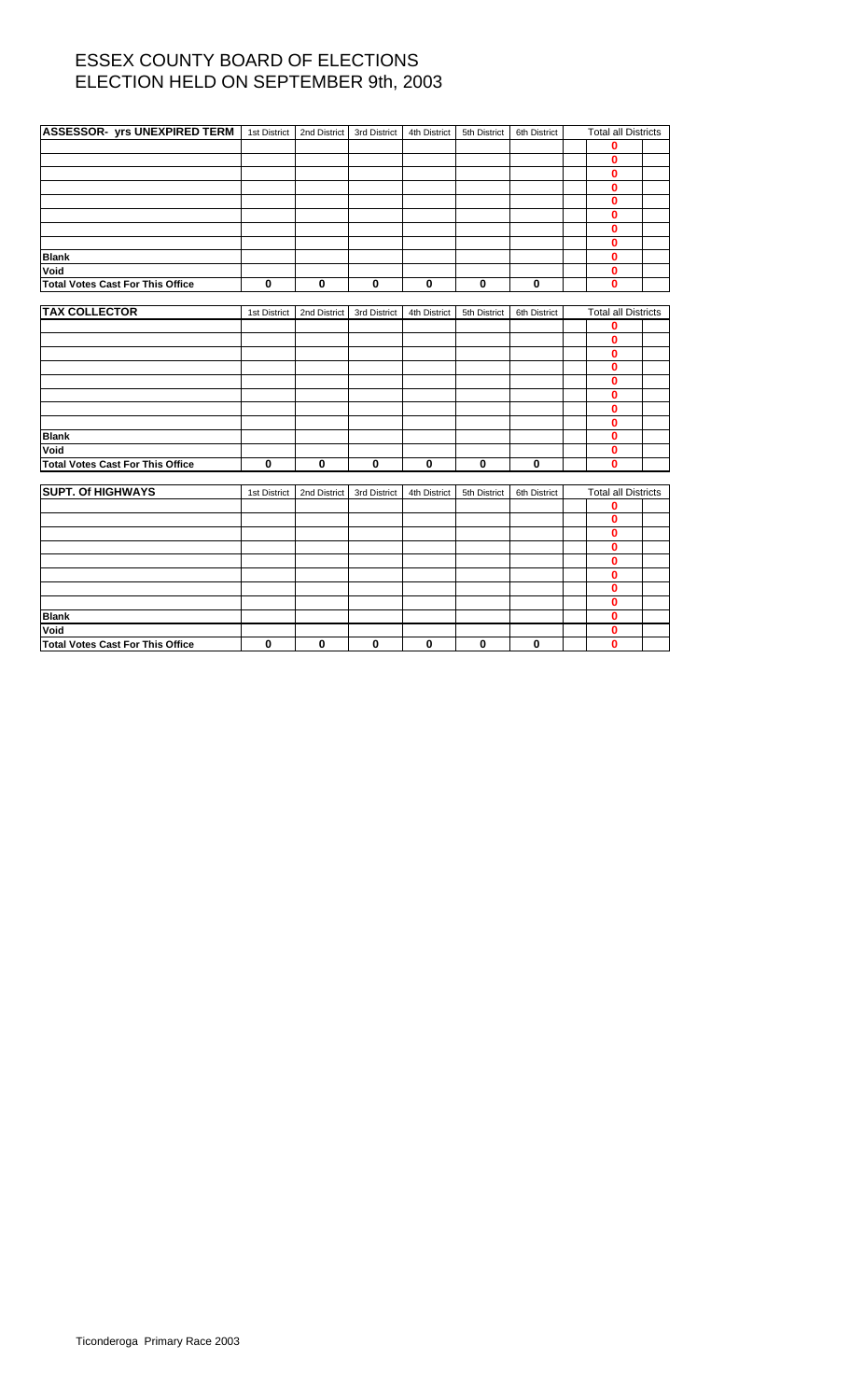### **Essex County - Town of WESTPORT**

| <b>SUPERVISOR</b>                               | 1st District                  | 2nd District    | 3rd District            | 4th District | 5th District | 6th District | <b>Total all Districts</b>  |  |
|-------------------------------------------------|-------------------------------|-----------------|-------------------------|--------------|--------------|--------------|-----------------------------|--|
| <b>REGINALD J MERO (D)</b>                      | 5                             | 35              |                         |              |              |              | 40                          |  |
| <b>DANIEL W CONNELL (D)</b>                     | 35                            | 53              |                         |              |              |              | 88                          |  |
|                                                 |                               |                 |                         |              |              |              | $\mathbf 0$<br>0            |  |
|                                                 |                               |                 |                         |              |              |              | 0                           |  |
|                                                 |                               |                 |                         |              |              |              | 0                           |  |
|                                                 |                               |                 |                         |              |              |              | 0                           |  |
|                                                 |                               |                 |                         |              |              |              | $\bf{0}$                    |  |
| <b>Blank</b><br>Void                            |                               |                 |                         |              |              |              | 0                           |  |
| <b>Total Votes Cast For This Office</b>         | $\overline{\mathbf{c}}$<br>42 | 1<br>89         | $\pmb{0}$               | $\pmb{0}$    | 0            | $\pmb{0}$    | 3<br>131                    |  |
|                                                 |                               |                 |                         |              |              |              |                             |  |
| <b>TOWN CLERK</b>                               | 1st District                  | 2nd District    | 3rd District            | 4th District | 5th District | 6th District | <b>Total all Districts</b>  |  |
|                                                 |                               |                 |                         |              |              |              | 0                           |  |
|                                                 |                               |                 |                         |              |              |              | 0                           |  |
|                                                 |                               |                 |                         |              |              |              | 0<br>0                      |  |
|                                                 |                               |                 |                         |              |              |              | 0                           |  |
|                                                 |                               |                 |                         |              |              |              | 0                           |  |
|                                                 |                               |                 |                         |              |              |              | 0                           |  |
|                                                 |                               |                 |                         |              |              |              | 0                           |  |
| <b>Blank</b><br>Void                            |                               |                 |                         |              |              |              | 0<br>0                      |  |
| <b>Total Votes Cast For This Office</b>         | $\pmb{0}$                     | 0               | $\bf{0}$                | $\pmb{0}$    | $\pmb{0}$    | $\pmb{0}$    | 0                           |  |
|                                                 |                               |                 |                         |              |              |              |                             |  |
| <b>TOWN JUSTICE(FULL TERM)</b>                  | 1st District                  | 2nd District    | 3rd District            | 4th District | 5th District | 6th District | <b>Total all Districts</b>  |  |
|                                                 |                               |                 |                         |              |              |              | 0                           |  |
|                                                 |                               |                 |                         |              |              |              | $\mathbf 0$<br>$\mathbf{0}$ |  |
|                                                 |                               |                 |                         |              |              |              | 0                           |  |
|                                                 |                               |                 |                         |              |              |              | 0                           |  |
|                                                 |                               |                 |                         |              |              |              | 0                           |  |
|                                                 |                               |                 |                         |              |              |              | 0                           |  |
| <b>Blank</b>                                    |                               |                 |                         |              |              |              | 0<br>0                      |  |
| Void                                            |                               |                 |                         |              |              |              | $\mathbf 0$                 |  |
| <b>Total Votes Cast For This Office</b>         | $\bf{0}$                      | $\bf{0}$        | $\overline{\mathbf{0}}$ | $\pmb{0}$    | $\mathbf 0$  | $\mathbf 0$  | 0                           |  |
|                                                 |                               |                 |                         |              |              |              |                             |  |
| <b>COUNCILMEN(FULL TERM)</b>                    | 1st District                  | 2nd District    | 3rd District            | 4th District | 5th District | 6th District | <b>Total all Districts</b>  |  |
|                                                 |                               |                 |                         |              |              |              | 0<br>0                      |  |
|                                                 |                               |                 |                         |              |              |              | 0                           |  |
|                                                 |                               |                 |                         |              |              |              | 0                           |  |
|                                                 |                               |                 |                         |              |              |              | $\mathbf 0$                 |  |
|                                                 |                               |                 |                         |              |              |              | 0<br>0                      |  |
|                                                 |                               |                 |                         |              |              |              | 0                           |  |
| <b>Blank</b>                                    |                               |                 |                         |              |              |              | 0                           |  |
| Void                                            |                               |                 |                         |              |              |              | 0                           |  |
| <b>Total Votes Cast For This Office</b>         | $\mathbf 0$                   | $\mathbf 0$     | $\mathbf 0$             | $\bf{0}$     | 0            | $\mathbf 0$  | 0                           |  |
| <b>COUNCILMEN(UNEXPIRED TERM)</b>               |                               | 2nd District    |                         |              |              |              | <b>Total all Districts</b>  |  |
|                                                 | 1st District                  |                 | 3rd District            | 4th District | 5th District | 6th District | 0                           |  |
|                                                 |                               |                 |                         |              |              |              | 0                           |  |
|                                                 |                               |                 |                         |              |              |              | 0                           |  |
|                                                 |                               |                 |                         |              |              |              | 0                           |  |
|                                                 |                               |                 |                         |              |              |              | 0<br>0                      |  |
|                                                 |                               |                 |                         |              |              |              | $\mathbf 0$                 |  |
|                                                 |                               |                 |                         |              |              |              | 0                           |  |
| <b>Blank</b>                                    |                               |                 |                         |              |              |              | $\mathbf 0$                 |  |
| Void                                            |                               |                 |                         |              |              |              | 0                           |  |
| <b>Total Votes Cast For This Office</b>         | 0                             | 0               | $\pmb{0}$               | 0            | 0            | 0            | 0                           |  |
| <b>ASSESSOR-4 yrs TERM</b>                      | 1st District                  | <b>WESTPORT</b> | <b>3rd District</b>     | 4th District | 5th District | 6th District | <b>Total all Districts</b>  |  |
|                                                 |                               |                 |                         |              |              |              | 0                           |  |
|                                                 |                               |                 |                         |              |              |              | 0                           |  |
|                                                 |                               |                 |                         |              |              |              | 0                           |  |
|                                                 |                               |                 |                         |              |              |              | 0<br>0                      |  |
|                                                 |                               |                 |                         |              |              |              | 0                           |  |
|                                                 |                               |                 |                         |              |              |              | 0                           |  |
|                                                 |                               |                 |                         |              |              |              | 0                           |  |
| <b>Blank</b>                                    |                               |                 |                         |              |              |              | 0                           |  |
| Void<br><b>Total Votes Cast For This Office</b> | $\mathbf 0$                   | $\mathbf 0$     | $\mathbf 0$             | $\bf{0}$     | $\mathbf 0$  | $\bf{0}$     | 0<br>$\mathbf{0}$           |  |
|                                                 |                               |                 |                         |              |              |              |                             |  |

**Essex County - Town of WESTPORT**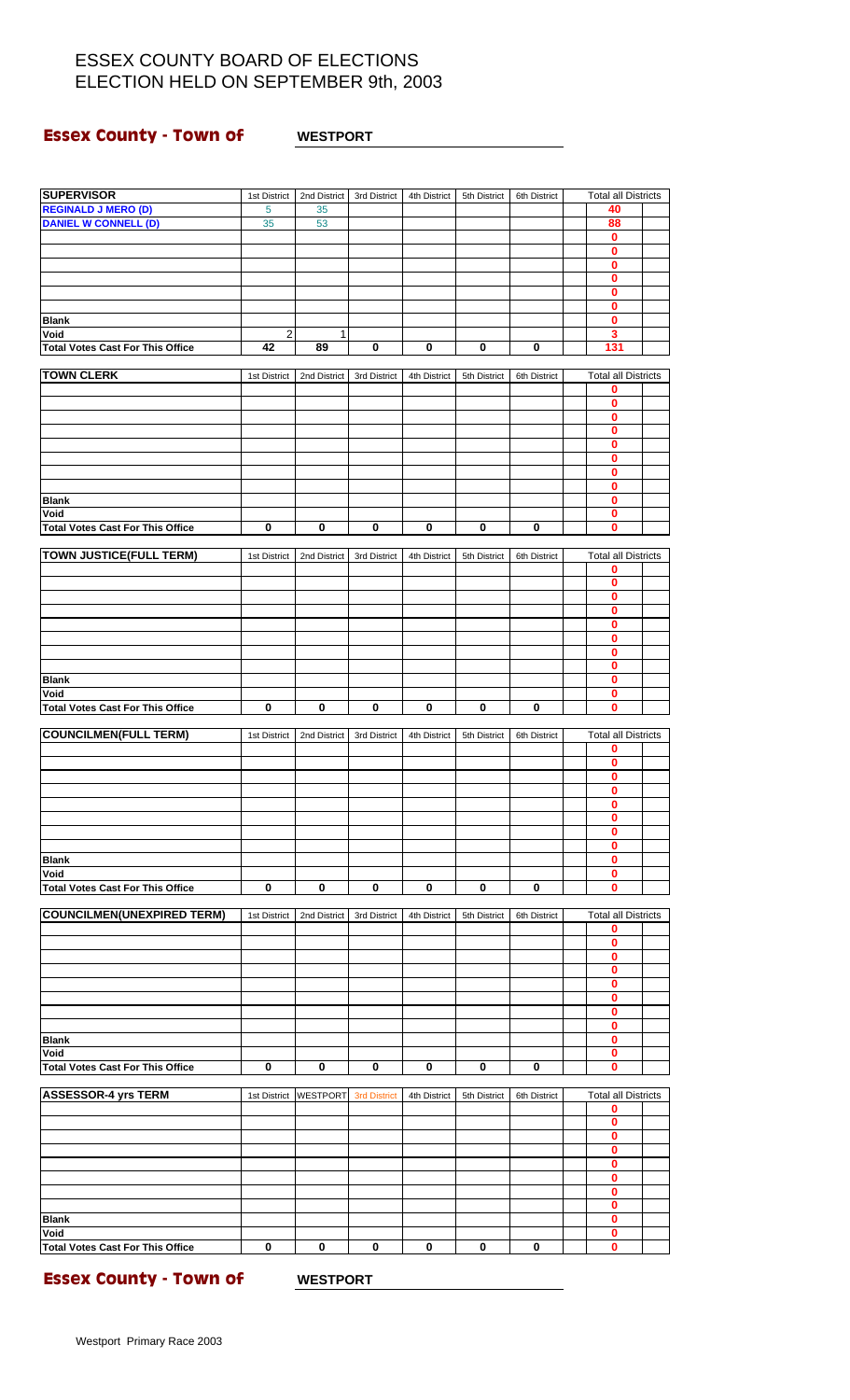| <b>ASSESSOR- yrs UNEXPIRED TERM</b> 1st District |              | 2nd District | 3rd District | 4th District | 5th District | 6th District | <b>Total all Districts</b> |  |
|--------------------------------------------------|--------------|--------------|--------------|--------------|--------------|--------------|----------------------------|--|
|                                                  |              |              |              |              |              |              | 0                          |  |
|                                                  |              |              |              |              |              |              | 0                          |  |
|                                                  |              |              |              |              |              |              | $\mathbf{0}$               |  |
|                                                  |              |              |              |              |              |              | 0                          |  |
|                                                  |              |              |              |              |              |              | 0                          |  |
|                                                  |              |              |              |              |              |              | $\bf{0}$                   |  |
|                                                  |              |              |              |              |              |              | $\mathbf{0}$               |  |
|                                                  |              |              |              |              |              |              | 0                          |  |
| <b>Blank</b>                                     |              |              |              |              |              |              | 0                          |  |
| Void                                             |              |              |              |              |              |              | 0                          |  |
| <b>Total Votes Cast For This Office</b>          | $\mathbf 0$  | 0            | $\mathbf 0$  | 0            | $\mathbf 0$  | $\mathbf 0$  | $\bf{0}$                   |  |
|                                                  |              |              |              |              |              |              |                            |  |
| <b>TAX COLLECTOR</b>                             | 1st District | 2nd District | 3rd District | 4th District | 5th District | 6th District | <b>Total all Districts</b> |  |
|                                                  |              |              |              |              |              |              | 0                          |  |
|                                                  |              |              |              |              |              |              | 0                          |  |
|                                                  |              |              |              |              |              |              | 0                          |  |
|                                                  |              |              |              |              |              |              | 0                          |  |
|                                                  |              |              |              |              |              |              | 0                          |  |
|                                                  |              |              |              |              |              |              | 0                          |  |
|                                                  |              |              |              |              |              |              | 0                          |  |
|                                                  |              |              |              |              |              |              | 0                          |  |
| <b>Blank</b>                                     |              |              |              |              |              |              | 0                          |  |
| Void                                             |              |              |              |              |              |              | 0                          |  |
| <b>Total Votes Cast For This Office</b>          | $\mathbf 0$  | $\bf{0}$     | $\bf{0}$     | $\bf{0}$     | $\mathbf 0$  | $\bf{0}$     | $\mathbf{0}$               |  |
|                                                  |              |              |              |              |              |              |                            |  |
| <b>SUPT. Of HIGHWAYS</b>                         | 1st District | 2nd District | 3rd District | 4th District | 5th District | 6th District | <b>Total all Districts</b> |  |
|                                                  |              |              |              |              |              |              | 0                          |  |
|                                                  |              |              |              |              |              |              | 0                          |  |
|                                                  |              |              |              |              |              |              | $\bf{0}$                   |  |
|                                                  |              |              |              |              |              |              | 0                          |  |
|                                                  |              |              |              |              |              |              | 0                          |  |
|                                                  |              |              |              |              |              |              | 0                          |  |
|                                                  |              |              |              |              |              |              | 0                          |  |
|                                                  |              |              |              |              |              |              | 0                          |  |
| <b>Blank</b>                                     |              |              |              |              |              |              | 0                          |  |
| Void                                             |              |              |              |              |              |              | 0                          |  |
| <b>Total Votes Cast For This Office</b>          | $\mathbf 0$  | 0            | $\bf{0}$     | 0            | $\mathbf 0$  | $\mathbf 0$  | $\bf{0}$                   |  |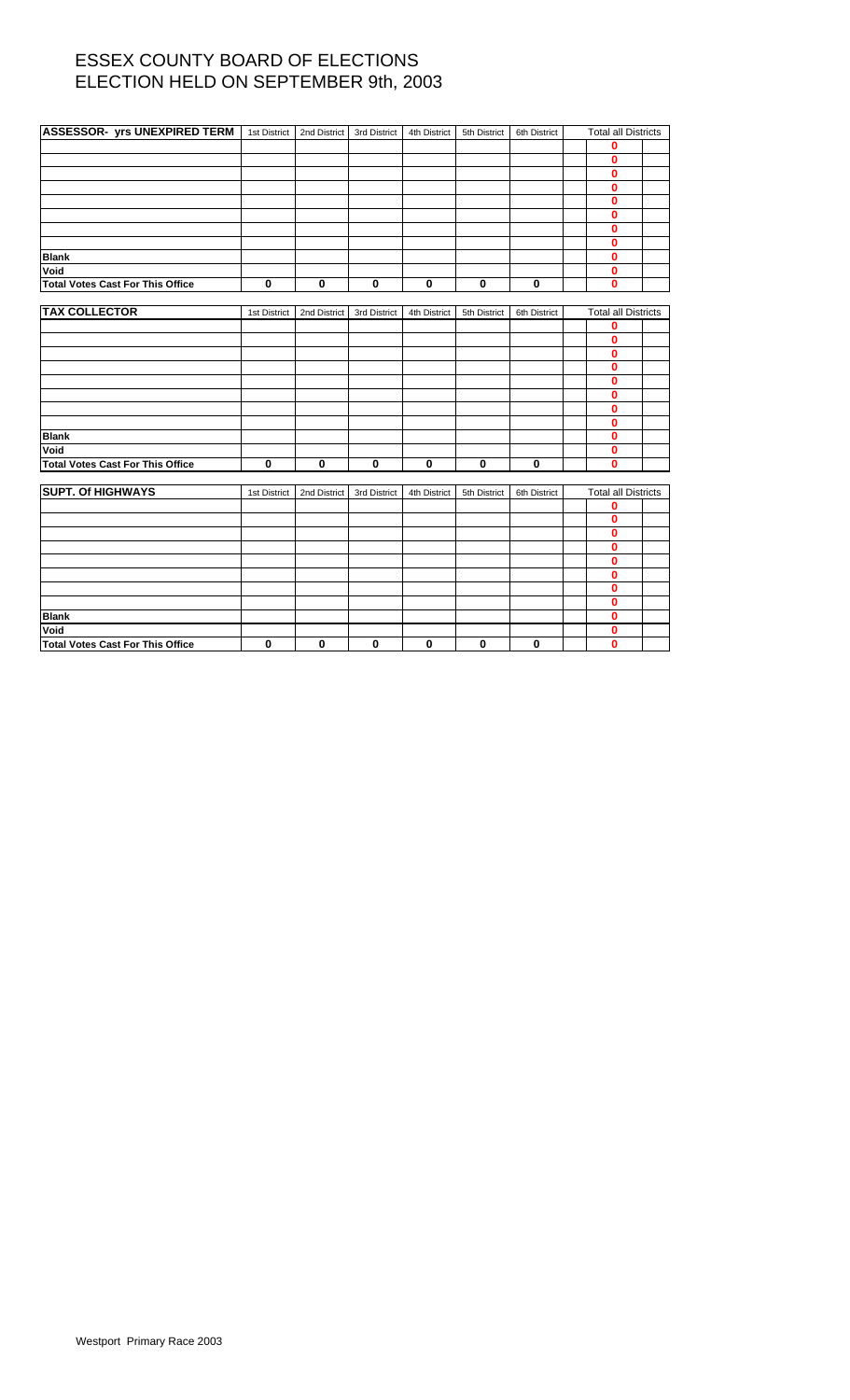| <b>SUPERVISOR</b><br><b>Total all Districts</b><br>1st District<br>2nd District<br>3rd District<br>4th District<br>5th District<br>6th District<br><b>BRENDA J DEYO ®</b><br>111<br>44<br>13<br>54<br><b>DALE FRENCH®</b><br>169<br>74<br>27<br>68<br><b>TOMOTHY D TITUS ®</b><br>14<br>37<br>75<br>24<br>0<br>0<br>$\bf{0}$<br>0<br>0<br>$\mathbf{0}$<br><b>Blank</b><br>3<br>Void<br>4<br>0<br>7<br>146<br>162<br>0<br>0<br>0<br><b>Total Votes Cast For This Office</b><br>54<br>362<br><b>COUNCILMEN(FULL TERM)</b><br><b>Total all Districts</b><br>1st District<br>2nd District<br>3rd District<br>4th District<br>5th District<br>6th District<br><b>WALTER WORTH ®</b><br>59<br>13<br>56<br>128<br><b>CHARLES MAZUROWSKI®</b><br>34<br>209<br>80<br>95<br>171<br><b>TERESA MICLETTE ®</b><br>62<br>26<br>83<br>0<br>0<br>0<br>$\mathbf 0$<br>$\mathbf 0$<br>$\mathbf{0}$<br><b>Blank</b><br>91<br>35<br>Void<br>90<br>216<br>0<br>0<br>0<br>724<br><b>Total Votes Cast For This Office</b><br>292<br>108<br>324<br><b>ELIZABETHTOWN</b><br><b>COUNCILMEN(FULL TERM)</b><br><b>Total all Districts</b><br>1st District<br>2nd District<br>3rd District<br>4th District<br>5th District<br>6th District<br><b>LU ANNE NIELSEN®</b><br>74<br>74<br>97<br><b>ALLEN L DICKERSON ®</b><br>97<br><b>JOHN G BRIEN ®</b><br>103<br>103<br><b>PHILIP G HUTCHINS ®</b><br>102<br>102<br>$\mathbf 0$<br>$\mathbf 0$<br>0<br>$\mathbf 0$<br>$\mathbf 0$<br><b>Blank</b><br>32<br>32<br>Void<br>408<br>0<br>0<br>0<br>0<br>0<br>408<br><b>Total Votes Cast For This Office</b><br><b>JAY</b><br><b>COUNCILMEN(FULL TERM)</b><br>3rd District<br><b>Total all Districts</b><br>1st District<br>2nd District<br>4th District<br>5th District<br>6th District<br><b>GERALD E HALL ®</b><br>23<br>92<br>69<br><b>BRYAN D WALTON ®</b><br>72<br>15<br>87<br>75<br><b>JOHN J SHELDRAKE ®</b><br>41<br>34<br>$\mathbf 0$<br>0<br>$\mathbf 0$<br>$\mathbf 0$<br>0<br>$\mathbf 0$<br><b>Blank</b><br>Void<br>34<br>10<br>44<br>0<br>216<br>82<br>0<br>0<br>0<br><b>Total Votes Cast For This Office</b><br>298<br><b>KEENE</b><br><b>SUPERVISOR</b><br><b>Total all Districts</b><br>2nd District<br>3rd District<br>4th District<br>6th District<br>1st District<br>5th District<br><b>DAVID CRAIG HOLMES ®</b><br>45<br>24<br>69<br>113<br><b>THOMAS F BOTH ®</b><br>49<br>64<br>$\mathbf 0$<br>0<br>$\mathbf 0$<br>$\mathbf 0$<br>0<br>$\mathbf 0$<br><b>Blank</b><br>$\mathbf 0$<br>$\mathbf{1}$<br>Void<br>1<br>0<br>110<br>0<br>0<br>0<br>183<br>73<br>0<br><b>Total Votes Cast For This Office</b> | <b>CROWN POINT</b> |  |  |  |  |
|--------------------------------------------------------------------------------------------------------------------------------------------------------------------------------------------------------------------------------------------------------------------------------------------------------------------------------------------------------------------------------------------------------------------------------------------------------------------------------------------------------------------------------------------------------------------------------------------------------------------------------------------------------------------------------------------------------------------------------------------------------------------------------------------------------------------------------------------------------------------------------------------------------------------------------------------------------------------------------------------------------------------------------------------------------------------------------------------------------------------------------------------------------------------------------------------------------------------------------------------------------------------------------------------------------------------------------------------------------------------------------------------------------------------------------------------------------------------------------------------------------------------------------------------------------------------------------------------------------------------------------------------------------------------------------------------------------------------------------------------------------------------------------------------------------------------------------------------------------------------------------------------------------------------------------------------------------------------------------------------------------------------------------------------------------------------------------------------------------------------------------------------------------------------------------------------------------------------------------------------------------------------------------------------------------------------------------------------------------------------------------------------------------------------------------------------------------------------------------------------------------------------------------------------------------------------------------------------|--------------------|--|--|--|--|
|                                                                                                                                                                                                                                                                                                                                                                                                                                                                                                                                                                                                                                                                                                                                                                                                                                                                                                                                                                                                                                                                                                                                                                                                                                                                                                                                                                                                                                                                                                                                                                                                                                                                                                                                                                                                                                                                                                                                                                                                                                                                                                                                                                                                                                                                                                                                                                                                                                                                                                                                                                                            |                    |  |  |  |  |
|                                                                                                                                                                                                                                                                                                                                                                                                                                                                                                                                                                                                                                                                                                                                                                                                                                                                                                                                                                                                                                                                                                                                                                                                                                                                                                                                                                                                                                                                                                                                                                                                                                                                                                                                                                                                                                                                                                                                                                                                                                                                                                                                                                                                                                                                                                                                                                                                                                                                                                                                                                                            |                    |  |  |  |  |
|                                                                                                                                                                                                                                                                                                                                                                                                                                                                                                                                                                                                                                                                                                                                                                                                                                                                                                                                                                                                                                                                                                                                                                                                                                                                                                                                                                                                                                                                                                                                                                                                                                                                                                                                                                                                                                                                                                                                                                                                                                                                                                                                                                                                                                                                                                                                                                                                                                                                                                                                                                                            |                    |  |  |  |  |
|                                                                                                                                                                                                                                                                                                                                                                                                                                                                                                                                                                                                                                                                                                                                                                                                                                                                                                                                                                                                                                                                                                                                                                                                                                                                                                                                                                                                                                                                                                                                                                                                                                                                                                                                                                                                                                                                                                                                                                                                                                                                                                                                                                                                                                                                                                                                                                                                                                                                                                                                                                                            |                    |  |  |  |  |
|                                                                                                                                                                                                                                                                                                                                                                                                                                                                                                                                                                                                                                                                                                                                                                                                                                                                                                                                                                                                                                                                                                                                                                                                                                                                                                                                                                                                                                                                                                                                                                                                                                                                                                                                                                                                                                                                                                                                                                                                                                                                                                                                                                                                                                                                                                                                                                                                                                                                                                                                                                                            |                    |  |  |  |  |
|                                                                                                                                                                                                                                                                                                                                                                                                                                                                                                                                                                                                                                                                                                                                                                                                                                                                                                                                                                                                                                                                                                                                                                                                                                                                                                                                                                                                                                                                                                                                                                                                                                                                                                                                                                                                                                                                                                                                                                                                                                                                                                                                                                                                                                                                                                                                                                                                                                                                                                                                                                                            |                    |  |  |  |  |
|                                                                                                                                                                                                                                                                                                                                                                                                                                                                                                                                                                                                                                                                                                                                                                                                                                                                                                                                                                                                                                                                                                                                                                                                                                                                                                                                                                                                                                                                                                                                                                                                                                                                                                                                                                                                                                                                                                                                                                                                                                                                                                                                                                                                                                                                                                                                                                                                                                                                                                                                                                                            |                    |  |  |  |  |
|                                                                                                                                                                                                                                                                                                                                                                                                                                                                                                                                                                                                                                                                                                                                                                                                                                                                                                                                                                                                                                                                                                                                                                                                                                                                                                                                                                                                                                                                                                                                                                                                                                                                                                                                                                                                                                                                                                                                                                                                                                                                                                                                                                                                                                                                                                                                                                                                                                                                                                                                                                                            |                    |  |  |  |  |
|                                                                                                                                                                                                                                                                                                                                                                                                                                                                                                                                                                                                                                                                                                                                                                                                                                                                                                                                                                                                                                                                                                                                                                                                                                                                                                                                                                                                                                                                                                                                                                                                                                                                                                                                                                                                                                                                                                                                                                                                                                                                                                                                                                                                                                                                                                                                                                                                                                                                                                                                                                                            |                    |  |  |  |  |
|                                                                                                                                                                                                                                                                                                                                                                                                                                                                                                                                                                                                                                                                                                                                                                                                                                                                                                                                                                                                                                                                                                                                                                                                                                                                                                                                                                                                                                                                                                                                                                                                                                                                                                                                                                                                                                                                                                                                                                                                                                                                                                                                                                                                                                                                                                                                                                                                                                                                                                                                                                                            |                    |  |  |  |  |
|                                                                                                                                                                                                                                                                                                                                                                                                                                                                                                                                                                                                                                                                                                                                                                                                                                                                                                                                                                                                                                                                                                                                                                                                                                                                                                                                                                                                                                                                                                                                                                                                                                                                                                                                                                                                                                                                                                                                                                                                                                                                                                                                                                                                                                                                                                                                                                                                                                                                                                                                                                                            |                    |  |  |  |  |
|                                                                                                                                                                                                                                                                                                                                                                                                                                                                                                                                                                                                                                                                                                                                                                                                                                                                                                                                                                                                                                                                                                                                                                                                                                                                                                                                                                                                                                                                                                                                                                                                                                                                                                                                                                                                                                                                                                                                                                                                                                                                                                                                                                                                                                                                                                                                                                                                                                                                                                                                                                                            |                    |  |  |  |  |
|                                                                                                                                                                                                                                                                                                                                                                                                                                                                                                                                                                                                                                                                                                                                                                                                                                                                                                                                                                                                                                                                                                                                                                                                                                                                                                                                                                                                                                                                                                                                                                                                                                                                                                                                                                                                                                                                                                                                                                                                                                                                                                                                                                                                                                                                                                                                                                                                                                                                                                                                                                                            |                    |  |  |  |  |
|                                                                                                                                                                                                                                                                                                                                                                                                                                                                                                                                                                                                                                                                                                                                                                                                                                                                                                                                                                                                                                                                                                                                                                                                                                                                                                                                                                                                                                                                                                                                                                                                                                                                                                                                                                                                                                                                                                                                                                                                                                                                                                                                                                                                                                                                                                                                                                                                                                                                                                                                                                                            |                    |  |  |  |  |
|                                                                                                                                                                                                                                                                                                                                                                                                                                                                                                                                                                                                                                                                                                                                                                                                                                                                                                                                                                                                                                                                                                                                                                                                                                                                                                                                                                                                                                                                                                                                                                                                                                                                                                                                                                                                                                                                                                                                                                                                                                                                                                                                                                                                                                                                                                                                                                                                                                                                                                                                                                                            |                    |  |  |  |  |
|                                                                                                                                                                                                                                                                                                                                                                                                                                                                                                                                                                                                                                                                                                                                                                                                                                                                                                                                                                                                                                                                                                                                                                                                                                                                                                                                                                                                                                                                                                                                                                                                                                                                                                                                                                                                                                                                                                                                                                                                                                                                                                                                                                                                                                                                                                                                                                                                                                                                                                                                                                                            |                    |  |  |  |  |
|                                                                                                                                                                                                                                                                                                                                                                                                                                                                                                                                                                                                                                                                                                                                                                                                                                                                                                                                                                                                                                                                                                                                                                                                                                                                                                                                                                                                                                                                                                                                                                                                                                                                                                                                                                                                                                                                                                                                                                                                                                                                                                                                                                                                                                                                                                                                                                                                                                                                                                                                                                                            |                    |  |  |  |  |
|                                                                                                                                                                                                                                                                                                                                                                                                                                                                                                                                                                                                                                                                                                                                                                                                                                                                                                                                                                                                                                                                                                                                                                                                                                                                                                                                                                                                                                                                                                                                                                                                                                                                                                                                                                                                                                                                                                                                                                                                                                                                                                                                                                                                                                                                                                                                                                                                                                                                                                                                                                                            |                    |  |  |  |  |
|                                                                                                                                                                                                                                                                                                                                                                                                                                                                                                                                                                                                                                                                                                                                                                                                                                                                                                                                                                                                                                                                                                                                                                                                                                                                                                                                                                                                                                                                                                                                                                                                                                                                                                                                                                                                                                                                                                                                                                                                                                                                                                                                                                                                                                                                                                                                                                                                                                                                                                                                                                                            |                    |  |  |  |  |
|                                                                                                                                                                                                                                                                                                                                                                                                                                                                                                                                                                                                                                                                                                                                                                                                                                                                                                                                                                                                                                                                                                                                                                                                                                                                                                                                                                                                                                                                                                                                                                                                                                                                                                                                                                                                                                                                                                                                                                                                                                                                                                                                                                                                                                                                                                                                                                                                                                                                                                                                                                                            |                    |  |  |  |  |
|                                                                                                                                                                                                                                                                                                                                                                                                                                                                                                                                                                                                                                                                                                                                                                                                                                                                                                                                                                                                                                                                                                                                                                                                                                                                                                                                                                                                                                                                                                                                                                                                                                                                                                                                                                                                                                                                                                                                                                                                                                                                                                                                                                                                                                                                                                                                                                                                                                                                                                                                                                                            |                    |  |  |  |  |
|                                                                                                                                                                                                                                                                                                                                                                                                                                                                                                                                                                                                                                                                                                                                                                                                                                                                                                                                                                                                                                                                                                                                                                                                                                                                                                                                                                                                                                                                                                                                                                                                                                                                                                                                                                                                                                                                                                                                                                                                                                                                                                                                                                                                                                                                                                                                                                                                                                                                                                                                                                                            |                    |  |  |  |  |
|                                                                                                                                                                                                                                                                                                                                                                                                                                                                                                                                                                                                                                                                                                                                                                                                                                                                                                                                                                                                                                                                                                                                                                                                                                                                                                                                                                                                                                                                                                                                                                                                                                                                                                                                                                                                                                                                                                                                                                                                                                                                                                                                                                                                                                                                                                                                                                                                                                                                                                                                                                                            |                    |  |  |  |  |
|                                                                                                                                                                                                                                                                                                                                                                                                                                                                                                                                                                                                                                                                                                                                                                                                                                                                                                                                                                                                                                                                                                                                                                                                                                                                                                                                                                                                                                                                                                                                                                                                                                                                                                                                                                                                                                                                                                                                                                                                                                                                                                                                                                                                                                                                                                                                                                                                                                                                                                                                                                                            |                    |  |  |  |  |
|                                                                                                                                                                                                                                                                                                                                                                                                                                                                                                                                                                                                                                                                                                                                                                                                                                                                                                                                                                                                                                                                                                                                                                                                                                                                                                                                                                                                                                                                                                                                                                                                                                                                                                                                                                                                                                                                                                                                                                                                                                                                                                                                                                                                                                                                                                                                                                                                                                                                                                                                                                                            |                    |  |  |  |  |
|                                                                                                                                                                                                                                                                                                                                                                                                                                                                                                                                                                                                                                                                                                                                                                                                                                                                                                                                                                                                                                                                                                                                                                                                                                                                                                                                                                                                                                                                                                                                                                                                                                                                                                                                                                                                                                                                                                                                                                                                                                                                                                                                                                                                                                                                                                                                                                                                                                                                                                                                                                                            |                    |  |  |  |  |
|                                                                                                                                                                                                                                                                                                                                                                                                                                                                                                                                                                                                                                                                                                                                                                                                                                                                                                                                                                                                                                                                                                                                                                                                                                                                                                                                                                                                                                                                                                                                                                                                                                                                                                                                                                                                                                                                                                                                                                                                                                                                                                                                                                                                                                                                                                                                                                                                                                                                                                                                                                                            |                    |  |  |  |  |
|                                                                                                                                                                                                                                                                                                                                                                                                                                                                                                                                                                                                                                                                                                                                                                                                                                                                                                                                                                                                                                                                                                                                                                                                                                                                                                                                                                                                                                                                                                                                                                                                                                                                                                                                                                                                                                                                                                                                                                                                                                                                                                                                                                                                                                                                                                                                                                                                                                                                                                                                                                                            |                    |  |  |  |  |
|                                                                                                                                                                                                                                                                                                                                                                                                                                                                                                                                                                                                                                                                                                                                                                                                                                                                                                                                                                                                                                                                                                                                                                                                                                                                                                                                                                                                                                                                                                                                                                                                                                                                                                                                                                                                                                                                                                                                                                                                                                                                                                                                                                                                                                                                                                                                                                                                                                                                                                                                                                                            |                    |  |  |  |  |
|                                                                                                                                                                                                                                                                                                                                                                                                                                                                                                                                                                                                                                                                                                                                                                                                                                                                                                                                                                                                                                                                                                                                                                                                                                                                                                                                                                                                                                                                                                                                                                                                                                                                                                                                                                                                                                                                                                                                                                                                                                                                                                                                                                                                                                                                                                                                                                                                                                                                                                                                                                                            |                    |  |  |  |  |
|                                                                                                                                                                                                                                                                                                                                                                                                                                                                                                                                                                                                                                                                                                                                                                                                                                                                                                                                                                                                                                                                                                                                                                                                                                                                                                                                                                                                                                                                                                                                                                                                                                                                                                                                                                                                                                                                                                                                                                                                                                                                                                                                                                                                                                                                                                                                                                                                                                                                                                                                                                                            |                    |  |  |  |  |
|                                                                                                                                                                                                                                                                                                                                                                                                                                                                                                                                                                                                                                                                                                                                                                                                                                                                                                                                                                                                                                                                                                                                                                                                                                                                                                                                                                                                                                                                                                                                                                                                                                                                                                                                                                                                                                                                                                                                                                                                                                                                                                                                                                                                                                                                                                                                                                                                                                                                                                                                                                                            |                    |  |  |  |  |
|                                                                                                                                                                                                                                                                                                                                                                                                                                                                                                                                                                                                                                                                                                                                                                                                                                                                                                                                                                                                                                                                                                                                                                                                                                                                                                                                                                                                                                                                                                                                                                                                                                                                                                                                                                                                                                                                                                                                                                                                                                                                                                                                                                                                                                                                                                                                                                                                                                                                                                                                                                                            |                    |  |  |  |  |
|                                                                                                                                                                                                                                                                                                                                                                                                                                                                                                                                                                                                                                                                                                                                                                                                                                                                                                                                                                                                                                                                                                                                                                                                                                                                                                                                                                                                                                                                                                                                                                                                                                                                                                                                                                                                                                                                                                                                                                                                                                                                                                                                                                                                                                                                                                                                                                                                                                                                                                                                                                                            |                    |  |  |  |  |
|                                                                                                                                                                                                                                                                                                                                                                                                                                                                                                                                                                                                                                                                                                                                                                                                                                                                                                                                                                                                                                                                                                                                                                                                                                                                                                                                                                                                                                                                                                                                                                                                                                                                                                                                                                                                                                                                                                                                                                                                                                                                                                                                                                                                                                                                                                                                                                                                                                                                                                                                                                                            |                    |  |  |  |  |
|                                                                                                                                                                                                                                                                                                                                                                                                                                                                                                                                                                                                                                                                                                                                                                                                                                                                                                                                                                                                                                                                                                                                                                                                                                                                                                                                                                                                                                                                                                                                                                                                                                                                                                                                                                                                                                                                                                                                                                                                                                                                                                                                                                                                                                                                                                                                                                                                                                                                                                                                                                                            |                    |  |  |  |  |
|                                                                                                                                                                                                                                                                                                                                                                                                                                                                                                                                                                                                                                                                                                                                                                                                                                                                                                                                                                                                                                                                                                                                                                                                                                                                                                                                                                                                                                                                                                                                                                                                                                                                                                                                                                                                                                                                                                                                                                                                                                                                                                                                                                                                                                                                                                                                                                                                                                                                                                                                                                                            |                    |  |  |  |  |
|                                                                                                                                                                                                                                                                                                                                                                                                                                                                                                                                                                                                                                                                                                                                                                                                                                                                                                                                                                                                                                                                                                                                                                                                                                                                                                                                                                                                                                                                                                                                                                                                                                                                                                                                                                                                                                                                                                                                                                                                                                                                                                                                                                                                                                                                                                                                                                                                                                                                                                                                                                                            |                    |  |  |  |  |
|                                                                                                                                                                                                                                                                                                                                                                                                                                                                                                                                                                                                                                                                                                                                                                                                                                                                                                                                                                                                                                                                                                                                                                                                                                                                                                                                                                                                                                                                                                                                                                                                                                                                                                                                                                                                                                                                                                                                                                                                                                                                                                                                                                                                                                                                                                                                                                                                                                                                                                                                                                                            |                    |  |  |  |  |
|                                                                                                                                                                                                                                                                                                                                                                                                                                                                                                                                                                                                                                                                                                                                                                                                                                                                                                                                                                                                                                                                                                                                                                                                                                                                                                                                                                                                                                                                                                                                                                                                                                                                                                                                                                                                                                                                                                                                                                                                                                                                                                                                                                                                                                                                                                                                                                                                                                                                                                                                                                                            |                    |  |  |  |  |
|                                                                                                                                                                                                                                                                                                                                                                                                                                                                                                                                                                                                                                                                                                                                                                                                                                                                                                                                                                                                                                                                                                                                                                                                                                                                                                                                                                                                                                                                                                                                                                                                                                                                                                                                                                                                                                                                                                                                                                                                                                                                                                                                                                                                                                                                                                                                                                                                                                                                                                                                                                                            |                    |  |  |  |  |
|                                                                                                                                                                                                                                                                                                                                                                                                                                                                                                                                                                                                                                                                                                                                                                                                                                                                                                                                                                                                                                                                                                                                                                                                                                                                                                                                                                                                                                                                                                                                                                                                                                                                                                                                                                                                                                                                                                                                                                                                                                                                                                                                                                                                                                                                                                                                                                                                                                                                                                                                                                                            |                    |  |  |  |  |
|                                                                                                                                                                                                                                                                                                                                                                                                                                                                                                                                                                                                                                                                                                                                                                                                                                                                                                                                                                                                                                                                                                                                                                                                                                                                                                                                                                                                                                                                                                                                                                                                                                                                                                                                                                                                                                                                                                                                                                                                                                                                                                                                                                                                                                                                                                                                                                                                                                                                                                                                                                                            |                    |  |  |  |  |
|                                                                                                                                                                                                                                                                                                                                                                                                                                                                                                                                                                                                                                                                                                                                                                                                                                                                                                                                                                                                                                                                                                                                                                                                                                                                                                                                                                                                                                                                                                                                                                                                                                                                                                                                                                                                                                                                                                                                                                                                                                                                                                                                                                                                                                                                                                                                                                                                                                                                                                                                                                                            |                    |  |  |  |  |
|                                                                                                                                                                                                                                                                                                                                                                                                                                                                                                                                                                                                                                                                                                                                                                                                                                                                                                                                                                                                                                                                                                                                                                                                                                                                                                                                                                                                                                                                                                                                                                                                                                                                                                                                                                                                                                                                                                                                                                                                                                                                                                                                                                                                                                                                                                                                                                                                                                                                                                                                                                                            |                    |  |  |  |  |
|                                                                                                                                                                                                                                                                                                                                                                                                                                                                                                                                                                                                                                                                                                                                                                                                                                                                                                                                                                                                                                                                                                                                                                                                                                                                                                                                                                                                                                                                                                                                                                                                                                                                                                                                                                                                                                                                                                                                                                                                                                                                                                                                                                                                                                                                                                                                                                                                                                                                                                                                                                                            |                    |  |  |  |  |
|                                                                                                                                                                                                                                                                                                                                                                                                                                                                                                                                                                                                                                                                                                                                                                                                                                                                                                                                                                                                                                                                                                                                                                                                                                                                                                                                                                                                                                                                                                                                                                                                                                                                                                                                                                                                                                                                                                                                                                                                                                                                                                                                                                                                                                                                                                                                                                                                                                                                                                                                                                                            |                    |  |  |  |  |
|                                                                                                                                                                                                                                                                                                                                                                                                                                                                                                                                                                                                                                                                                                                                                                                                                                                                                                                                                                                                                                                                                                                                                                                                                                                                                                                                                                                                                                                                                                                                                                                                                                                                                                                                                                                                                                                                                                                                                                                                                                                                                                                                                                                                                                                                                                                                                                                                                                                                                                                                                                                            |                    |  |  |  |  |
|                                                                                                                                                                                                                                                                                                                                                                                                                                                                                                                                                                                                                                                                                                                                                                                                                                                                                                                                                                                                                                                                                                                                                                                                                                                                                                                                                                                                                                                                                                                                                                                                                                                                                                                                                                                                                                                                                                                                                                                                                                                                                                                                                                                                                                                                                                                                                                                                                                                                                                                                                                                            |                    |  |  |  |  |
|                                                                                                                                                                                                                                                                                                                                                                                                                                                                                                                                                                                                                                                                                                                                                                                                                                                                                                                                                                                                                                                                                                                                                                                                                                                                                                                                                                                                                                                                                                                                                                                                                                                                                                                                                                                                                                                                                                                                                                                                                                                                                                                                                                                                                                                                                                                                                                                                                                                                                                                                                                                            |                    |  |  |  |  |
|                                                                                                                                                                                                                                                                                                                                                                                                                                                                                                                                                                                                                                                                                                                                                                                                                                                                                                                                                                                                                                                                                                                                                                                                                                                                                                                                                                                                                                                                                                                                                                                                                                                                                                                                                                                                                                                                                                                                                                                                                                                                                                                                                                                                                                                                                                                                                                                                                                                                                                                                                                                            |                    |  |  |  |  |
|                                                                                                                                                                                                                                                                                                                                                                                                                                                                                                                                                                                                                                                                                                                                                                                                                                                                                                                                                                                                                                                                                                                                                                                                                                                                                                                                                                                                                                                                                                                                                                                                                                                                                                                                                                                                                                                                                                                                                                                                                                                                                                                                                                                                                                                                                                                                                                                                                                                                                                                                                                                            |                    |  |  |  |  |
|                                                                                                                                                                                                                                                                                                                                                                                                                                                                                                                                                                                                                                                                                                                                                                                                                                                                                                                                                                                                                                                                                                                                                                                                                                                                                                                                                                                                                                                                                                                                                                                                                                                                                                                                                                                                                                                                                                                                                                                                                                                                                                                                                                                                                                                                                                                                                                                                                                                                                                                                                                                            |                    |  |  |  |  |
|                                                                                                                                                                                                                                                                                                                                                                                                                                                                                                                                                                                                                                                                                                                                                                                                                                                                                                                                                                                                                                                                                                                                                                                                                                                                                                                                                                                                                                                                                                                                                                                                                                                                                                                                                                                                                                                                                                                                                                                                                                                                                                                                                                                                                                                                                                                                                                                                                                                                                                                                                                                            |                    |  |  |  |  |
|                                                                                                                                                                                                                                                                                                                                                                                                                                                                                                                                                                                                                                                                                                                                                                                                                                                                                                                                                                                                                                                                                                                                                                                                                                                                                                                                                                                                                                                                                                                                                                                                                                                                                                                                                                                                                                                                                                                                                                                                                                                                                                                                                                                                                                                                                                                                                                                                                                                                                                                                                                                            |                    |  |  |  |  |
|                                                                                                                                                                                                                                                                                                                                                                                                                                                                                                                                                                                                                                                                                                                                                                                                                                                                                                                                                                                                                                                                                                                                                                                                                                                                                                                                                                                                                                                                                                                                                                                                                                                                                                                                                                                                                                                                                                                                                                                                                                                                                                                                                                                                                                                                                                                                                                                                                                                                                                                                                                                            |                    |  |  |  |  |
|                                                                                                                                                                                                                                                                                                                                                                                                                                                                                                                                                                                                                                                                                                                                                                                                                                                                                                                                                                                                                                                                                                                                                                                                                                                                                                                                                                                                                                                                                                                                                                                                                                                                                                                                                                                                                                                                                                                                                                                                                                                                                                                                                                                                                                                                                                                                                                                                                                                                                                                                                                                            |                    |  |  |  |  |
|                                                                                                                                                                                                                                                                                                                                                                                                                                                                                                                                                                                                                                                                                                                                                                                                                                                                                                                                                                                                                                                                                                                                                                                                                                                                                                                                                                                                                                                                                                                                                                                                                                                                                                                                                                                                                                                                                                                                                                                                                                                                                                                                                                                                                                                                                                                                                                                                                                                                                                                                                                                            |                    |  |  |  |  |
|                                                                                                                                                                                                                                                                                                                                                                                                                                                                                                                                                                                                                                                                                                                                                                                                                                                                                                                                                                                                                                                                                                                                                                                                                                                                                                                                                                                                                                                                                                                                                                                                                                                                                                                                                                                                                                                                                                                                                                                                                                                                                                                                                                                                                                                                                                                                                                                                                                                                                                                                                                                            |                    |  |  |  |  |
|                                                                                                                                                                                                                                                                                                                                                                                                                                                                                                                                                                                                                                                                                                                                                                                                                                                                                                                                                                                                                                                                                                                                                                                                                                                                                                                                                                                                                                                                                                                                                                                                                                                                                                                                                                                                                                                                                                                                                                                                                                                                                                                                                                                                                                                                                                                                                                                                                                                                                                                                                                                            |                    |  |  |  |  |
|                                                                                                                                                                                                                                                                                                                                                                                                                                                                                                                                                                                                                                                                                                                                                                                                                                                                                                                                                                                                                                                                                                                                                                                                                                                                                                                                                                                                                                                                                                                                                                                                                                                                                                                                                                                                                                                                                                                                                                                                                                                                                                                                                                                                                                                                                                                                                                                                                                                                                                                                                                                            |                    |  |  |  |  |
|                                                                                                                                                                                                                                                                                                                                                                                                                                                                                                                                                                                                                                                                                                                                                                                                                                                                                                                                                                                                                                                                                                                                                                                                                                                                                                                                                                                                                                                                                                                                                                                                                                                                                                                                                                                                                                                                                                                                                                                                                                                                                                                                                                                                                                                                                                                                                                                                                                                                                                                                                                                            |                    |  |  |  |  |
|                                                                                                                                                                                                                                                                                                                                                                                                                                                                                                                                                                                                                                                                                                                                                                                                                                                                                                                                                                                                                                                                                                                                                                                                                                                                                                                                                                                                                                                                                                                                                                                                                                                                                                                                                                                                                                                                                                                                                                                                                                                                                                                                                                                                                                                                                                                                                                                                                                                                                                                                                                                            |                    |  |  |  |  |
|                                                                                                                                                                                                                                                                                                                                                                                                                                                                                                                                                                                                                                                                                                                                                                                                                                                                                                                                                                                                                                                                                                                                                                                                                                                                                                                                                                                                                                                                                                                                                                                                                                                                                                                                                                                                                                                                                                                                                                                                                                                                                                                                                                                                                                                                                                                                                                                                                                                                                                                                                                                            |                    |  |  |  |  |
|                                                                                                                                                                                                                                                                                                                                                                                                                                                                                                                                                                                                                                                                                                                                                                                                                                                                                                                                                                                                                                                                                                                                                                                                                                                                                                                                                                                                                                                                                                                                                                                                                                                                                                                                                                                                                                                                                                                                                                                                                                                                                                                                                                                                                                                                                                                                                                                                                                                                                                                                                                                            |                    |  |  |  |  |
|                                                                                                                                                                                                                                                                                                                                                                                                                                                                                                                                                                                                                                                                                                                                                                                                                                                                                                                                                                                                                                                                                                                                                                                                                                                                                                                                                                                                                                                                                                                                                                                                                                                                                                                                                                                                                                                                                                                                                                                                                                                                                                                                                                                                                                                                                                                                                                                                                                                                                                                                                                                            |                    |  |  |  |  |
|                                                                                                                                                                                                                                                                                                                                                                                                                                                                                                                                                                                                                                                                                                                                                                                                                                                                                                                                                                                                                                                                                                                                                                                                                                                                                                                                                                                                                                                                                                                                                                                                                                                                                                                                                                                                                                                                                                                                                                                                                                                                                                                                                                                                                                                                                                                                                                                                                                                                                                                                                                                            |                    |  |  |  |  |
|                                                                                                                                                                                                                                                                                                                                                                                                                                                                                                                                                                                                                                                                                                                                                                                                                                                                                                                                                                                                                                                                                                                                                                                                                                                                                                                                                                                                                                                                                                                                                                                                                                                                                                                                                                                                                                                                                                                                                                                                                                                                                                                                                                                                                                                                                                                                                                                                                                                                                                                                                                                            |                    |  |  |  |  |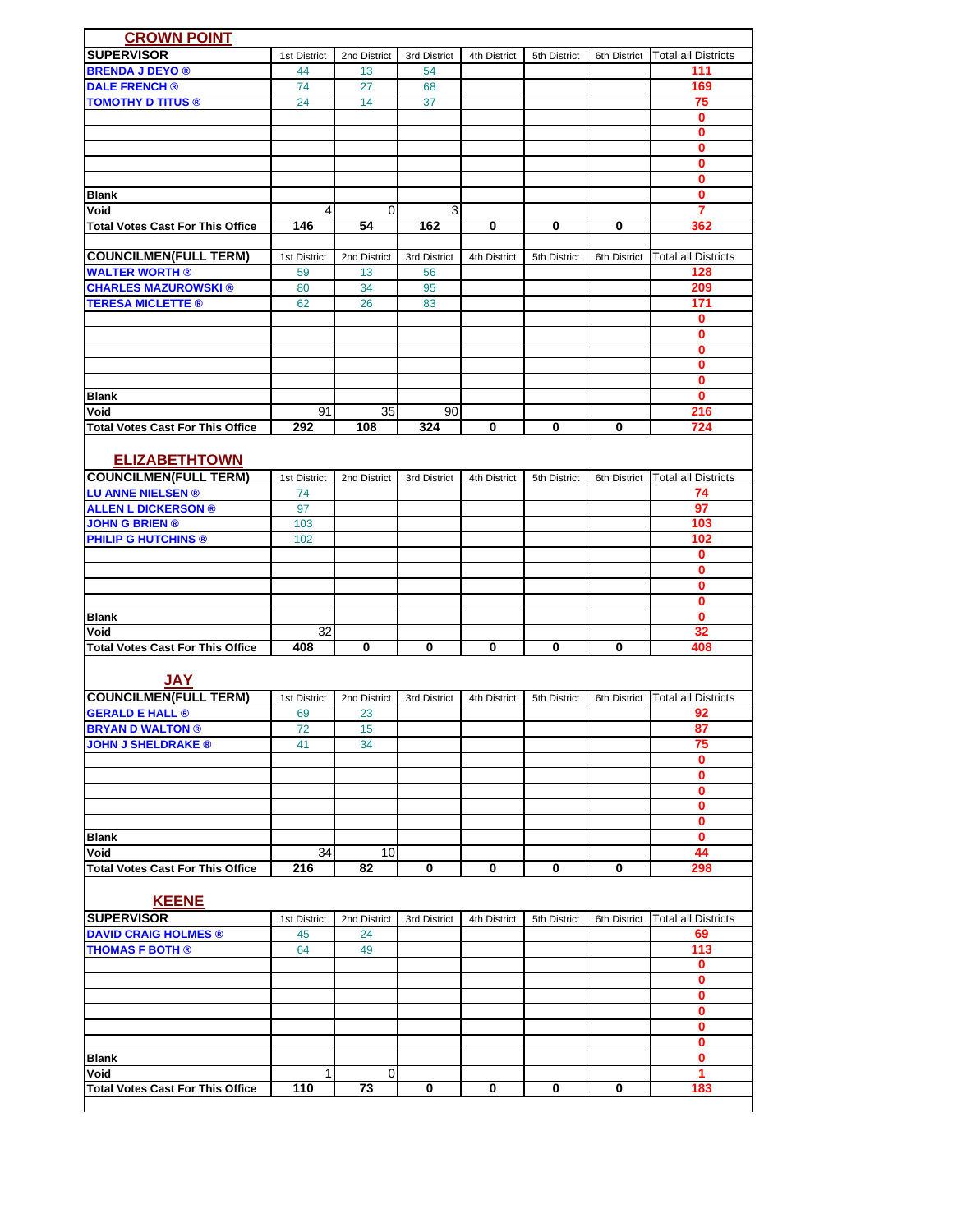| <b>LEWIS</b>                                    |              |              |              |              |              |              |                            |
|-------------------------------------------------|--------------|--------------|--------------|--------------|--------------|--------------|----------------------------|
| <b>SUPERVISOR</b>                               | 1st District | 2nd District | 3rd District | 4th District | 5th District | 6th District | <b>Total all Districts</b> |
| <b>ANTHONY GLEBUS ®</b>                         | 146          |              |              |              |              |              | 146                        |
| <b>CARMEN B CROSS ®</b>                         | 61           |              |              |              |              |              | 61                         |
|                                                 |              |              |              |              |              |              | 0                          |
|                                                 |              |              |              |              |              |              | 0                          |
|                                                 |              |              |              |              |              |              | $\bf{0}$                   |
|                                                 |              |              |              |              |              |              | 0                          |
|                                                 |              |              |              |              |              |              | $\bf{0}$                   |
| <b>WRITE IN - JAMES MONTY</b>                   | 1            |              |              |              |              |              | 1                          |
| <b>Blank</b>                                    |              |              |              |              |              |              | 0                          |
| Void                                            | 4            |              |              |              |              |              | 4                          |
| <b>Total Votes Cast For This Office</b>         | 212          | 0            | 0            | 0            | 0            | 0            | 212                        |
|                                                 |              |              |              |              |              |              |                            |
| <b>COUNCILMEN(FULL TERM)</b>                    | 1st District | 2nd District | 3rd District | 4th District | 5th District | 6th District | <b>Total all Districts</b> |
| <b>MARY RATLIFF</b>                             | 122          |              |              |              |              |              | 122                        |
| <b>KENNETH L. WHITTEMORE</b>                    | 140          |              |              |              |              |              | 140                        |
| <b>BARBARA DENTON</b>                           | 95           |              |              |              |              |              | 95                         |
|                                                 |              |              |              |              |              |              | $\bf{0}$                   |
|                                                 |              |              |              |              |              |              | 0                          |
|                                                 |              |              |              |              |              |              | $\bf{0}$                   |
| <b>WRITE IN - CHARLES MARTIN</b>                | $\mathbf{1}$ |              |              |              |              |              | 1                          |
| <b>Blank</b>                                    |              |              |              |              |              |              | 0                          |
| Void                                            |              |              |              |              |              |              | 0                          |
|                                                 | 66<br>424    | 0            | 0            | 0            | 0            | 0            | 66<br>424                  |
| <b>Total Votes Cast For This Office</b>         |              |              |              |              |              |              |                            |
|                                                 |              |              |              |              |              |              |                            |
| <b>MORIAH</b>                                   |              |              |              |              |              |              |                            |
| <b>SUPERVISOR</b>                               | 1st District | 2nd District | 3rd District | 4th District | 5th District | 6th District | <b>Total all Districts</b> |
| <b>WALTER T RUSHBY JR ®</b>                     | 68           | 85           | 44           | 49           |              |              | 246                        |
| <b>THOMAS R SCOZZAFAVA ®</b>                    | 181          | 305          | 211          | 124          |              |              | 821                        |
|                                                 |              |              |              |              |              |              | 0                          |
|                                                 |              |              |              |              |              |              | 0<br>$\bf{0}$              |
|                                                 |              |              |              |              |              |              | 0                          |
|                                                 |              |              |              |              |              |              | 0                          |
|                                                 |              |              |              |              |              |              | $\bf{0}$                   |
| <b>Blank</b>                                    |              |              |              |              |              |              | 0                          |
| Void                                            | 2            | 2            | 7            | 1            |              |              | 12                         |
| <b>Total Votes Cast For This Office</b>         | 251          | 392          | 262          | 174          | 0            | 0            | 1079                       |
|                                                 |              |              |              |              |              |              |                            |
| <b>TOWN JUSTICE(FULL TERM)</b>                  | 1st District | 2nd District | 3rd District | 4th District | 5th District | 6th District | <b>Total all Districts</b> |
| <b>RICHARD J CARPENTER ®</b>                    | 88           | 110          | 97           | 50           |              |              | 345                        |
| <b>JAMES JIMMY BROOKS ®</b>                     | 181          | 287          | 163          | 118          |              |              | 749                        |
| <b>BRIAN J VENNE ®</b>                          | 165          | 288          | 164          | 129          |              |              | 746                        |
|                                                 |              |              |              |              |              |              | $\mathbf 0$                |
|                                                 |              |              |              |              |              |              | 0                          |
|                                                 |              |              |              |              |              |              | 0                          |
|                                                 |              |              |              |              |              |              | $\mathbf{0}$               |
|                                                 |              |              |              |              |              |              | 0                          |
| <b>Blank</b>                                    |              |              |              |              |              |              | $\mathbf{0}$               |
| Void                                            | 68           | 99           | 100          | 51           |              |              | 318                        |
| <b>Total Votes Cast For This Office</b>         | 502          | 784          | 524          | 348          | 0            | 0            | 2158                       |
|                                                 |              |              |              |              |              |              |                            |
| <b>COUNCILMEN(FULL TERM)</b>                    | 1st District | 2nd District | 3rd District | 4th District | 5th District | 6th District | <b>Total all Districts</b> |
| <b>EUGENE F WILLIAMS JR ®</b>                   | 121          | 208          | 115          | 78           |              |              | 522                        |
| <b>KATRINKA A TROMBLEY ®</b>                    | 36           | 82           | 96           | 24           |              |              | 238                        |
| <b>PAUL J SALERNO JR ®</b>                      | 179          | 265          | 135          | 127          |              |              | 706                        |
| <b>JOHN MAYE ®</b>                              | 104          | 151          | 75           | 83           |              |              | 413                        |
|                                                 |              |              |              |              |              |              | $\mathbf{0}$               |
|                                                 |              |              |              |              |              |              | $\mathbf{0}$               |
|                                                 |              |              |              |              |              |              | $\mathbf 0$                |
|                                                 |              |              |              |              |              |              | $\mathbf 0$                |
| <b>Blank</b>                                    |              |              |              |              |              |              | $\mathbf{0}$               |
| Void<br><b>Total Votes Cast For This Office</b> | 62<br>502    | 78<br>784    | 103<br>524   | 36<br>348    | 0            | 0            | 279<br>2158                |
|                                                 |              |              |              |              |              |              |                            |
|                                                 |              |              |              |              |              |              |                            |